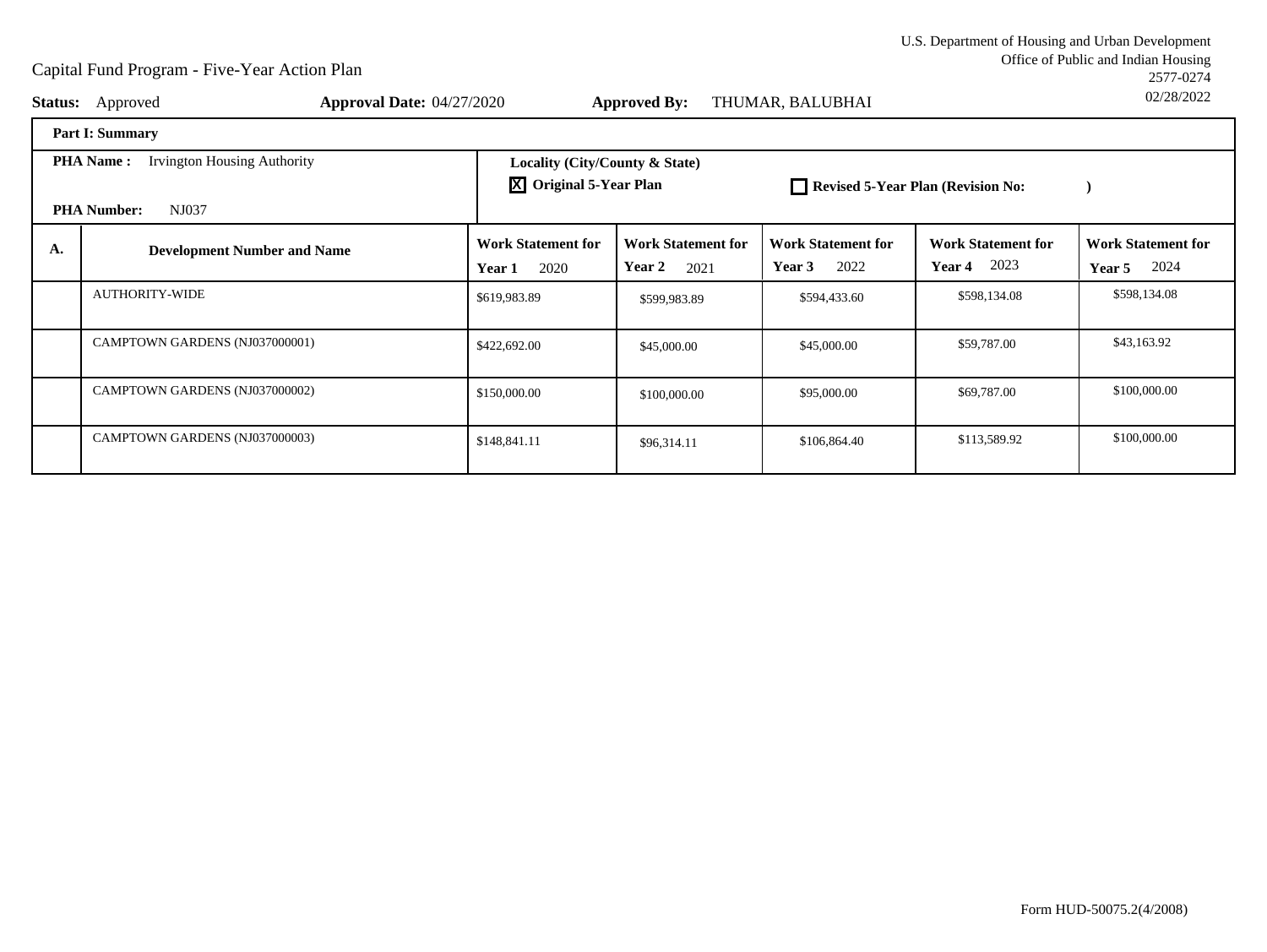h

| Part II: Supporting Pages - Physical Needs Work Statements (s) |                                                                                                                            |                                                     |          |                       |  |  |
|----------------------------------------------------------------|----------------------------------------------------------------------------------------------------------------------------|-----------------------------------------------------|----------|-----------------------|--|--|
|                                                                | <b>Work Statement for Year</b><br>2020                                                                                     |                                                     |          |                       |  |  |
| Identifier                                                     | <b>Development Number/Name</b>                                                                                             | <b>General Description of Major Work Categories</b> | Quantity | <b>Estimated Cost</b> |  |  |
|                                                                | AUTHORITY-WIDE (NAWASD)                                                                                                    |                                                     |          | \$619,983.89          |  |  |
| ID0001                                                         | Management Improvement(Management Improvement (1408)-Staff Training, Management<br>Improvement (1408)-System Improvements) | System Improvement other, staff training            |          | \$59,246.00           |  |  |
| <b>ID0002</b>                                                  | Administration(Administration (1410)-Salaries)                                                                             | Administration - salaries                           |          | \$53,711.00           |  |  |
| <b>ID0003</b>                                                  | Operations (Operations (1406))                                                                                             | Operations                                          |          | \$45,639.00           |  |  |
| ID0004                                                         | Bond Debt(Bond Debt Obligation (9001))                                                                                     | Bond debt services                                  |          | \$395,748.89          |  |  |
| <b>ID0005</b>                                                  | Contract Administration(Contract Administration (1480)-Other)                                                              | A & E Services<br>Modernization                     |          | \$65,639.00           |  |  |
|                                                                | CAMPTOWN GARDENS (NJ037000001)                                                                                             |                                                     |          | \$422,692.00          |  |  |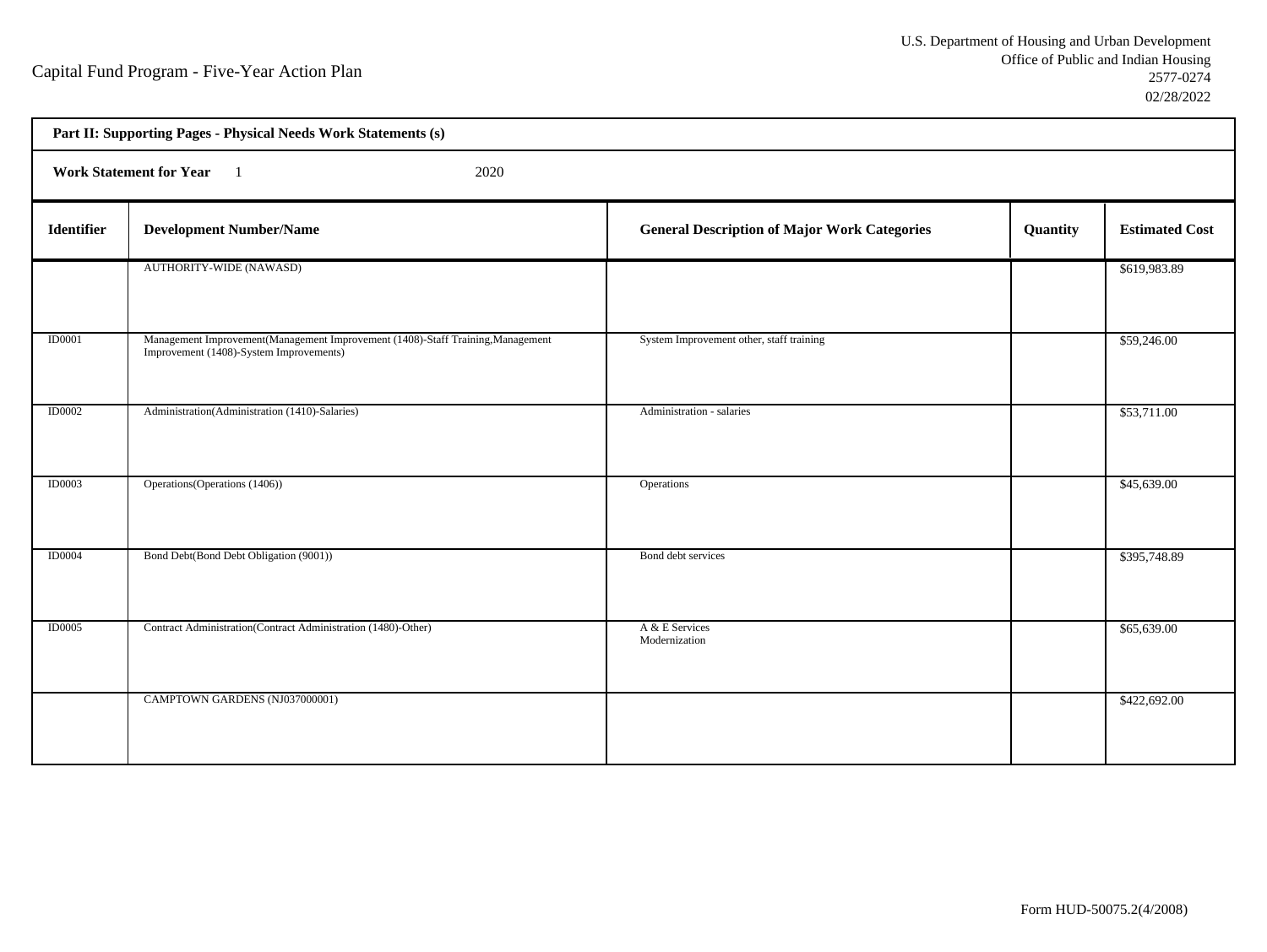| Part II: Supporting Pages - Physical Needs Work Statements (s) |                                                                                                                                                                                                                                             |                                                                                                                 |                 |                       |  |  |  |
|----------------------------------------------------------------|---------------------------------------------------------------------------------------------------------------------------------------------------------------------------------------------------------------------------------------------|-----------------------------------------------------------------------------------------------------------------|-----------------|-----------------------|--|--|--|
|                                                                | <b>Work Statement for Year</b><br>2020                                                                                                                                                                                                      |                                                                                                                 |                 |                       |  |  |  |
| <b>Identifier</b>                                              | <b>Development Number/Name</b>                                                                                                                                                                                                              | <b>General Description of Major Work Categories</b>                                                             | <b>Quantity</b> | <b>Estimated Cost</b> |  |  |  |
| <b>ID0006</b>                                                  | Non-Dwelling Exterior (Non-Dwelling Exterior (1480)-Lighting, Non-Dwelling Exterior (1480)-<br>Doors, Non-Dwelling Exterior (1480)-Other, Non-Dwelling Exterior (1480)-Paint and Caulking, Non-<br>Dwelling Exterior (1480)-Windows)        | Non-dwelling exterior, lighting                                                                                 |                 | \$30,000.00           |  |  |  |
| <b>ID0007</b>                                                  | non dwelling site work(Non-Dwelling Site Work (1480)-Fencing, Non-Dwelling Site Work (1480)-<br>Landscape, Non-Dwelling Site Work (1480)-Lighting, Non-Dwelling Site Work (1480)-Signage, Non-<br>Dwelling Site Work (1480)-Site Utilities) | fencing<br>landscape<br>lighting<br>signage<br>site utilities                                                   |                 | \$50,000.00           |  |  |  |
| <b>ID0065</b>                                                  | Non-dwelling construction-new construction(Non-Dwelling Construction-New Construction (1480)-<br>New Construction Demolition, Non-Dwelling Construction-New Construction (1480)-Other)                                                      | new construction-demolition<br>security fencing<br>moving expenses<br>boarding up property<br>security<br>other |                 | \$342,692.00          |  |  |  |
|                                                                | CAMPTOWN GARDENS (NJ037000002)                                                                                                                                                                                                              |                                                                                                                 |                 | \$150,000.00          |  |  |  |
| <b>ID0008</b>                                                  | ELEVATOR UPGRADE(Non-Dwelling Construction - Mechanical (1480)-Elevator, Non-Dwelling<br>Construction - Mechanical (1480)-Electric Distribution, Non-Dwelling Construction - Mechanical<br>$(1480)$ -Other)                                 | <b>Elevator Upgrade</b>                                                                                         |                 | \$50,000.00           |  |  |  |
| <b>ID0009</b>                                                  | Non-Dwelling Interior (Non-Dwelling Interior (1480)-Appliances, Non-Dwelling Interior (1480)-<br>Doors, Non-Dwelling Interior (1480)-Electrical, Non-Dwelling Interior (1480)-Mechanical, Non-<br>Dwelling Interior (1480)-Plumbing)        | non-dwelling interior,<br>Electrical<br>mechanical<br>plumbing<br>appliances                                    |                 | \$50,000.00           |  |  |  |
| ID0037                                                         | non dwelling site work(Non-Dwelling Site Work (1480)-Fencing, Non-Dwelling Site Work (1480)-<br>Landscape, Non-Dwelling Site Work (1480)-Lighting, Non-Dwelling Site Work (1480)-Signage, Non-<br>Dwelling Site Work (1480)-Site Utilities) | fencing<br>landscape<br>lighting<br>signage<br>site utilities                                                   |                 | \$50,000.00           |  |  |  |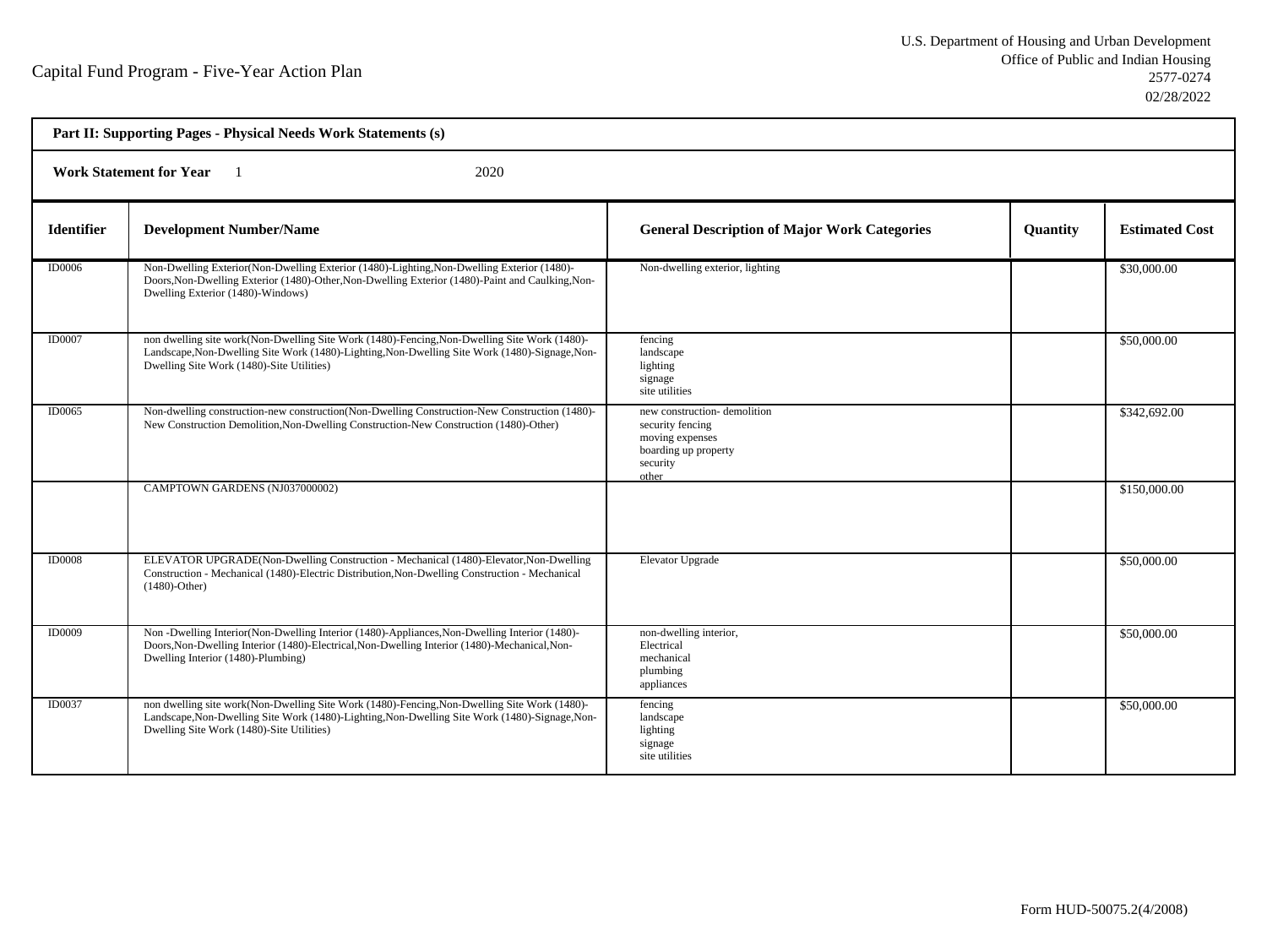| Part II: Supporting Pages - Physical Needs Work Statements (s) |                                                                                                                                                                                                                                                                                                   |                                                               |          |                       |  |
|----------------------------------------------------------------|---------------------------------------------------------------------------------------------------------------------------------------------------------------------------------------------------------------------------------------------------------------------------------------------------|---------------------------------------------------------------|----------|-----------------------|--|
| <b>Work Statement for Year</b><br>2020                         |                                                                                                                                                                                                                                                                                                   |                                                               |          |                       |  |
| <b>Identifier</b>                                              | <b>Development Number/Name</b>                                                                                                                                                                                                                                                                    | <b>General Description of Major Work Categories</b>           | Quantity | <b>Estimated Cost</b> |  |
|                                                                | CAMPTOWN GARDENS (NJ037000003)                                                                                                                                                                                                                                                                    |                                                               |          | \$148,841.11          |  |
| <b>ID0010</b>                                                  | Dwelling Unit Interior(Dwelling Unit-Interior (1480)-Appliances, Dwelling Unit-Interior (1480)-<br>Electrical, Dwelling Unit-Interior (1480)-Mechanical, Dwelling Unit-Interior (1480)-Other, Dwelling<br>Unit-Interior (1480)-Plumbing)                                                          | appliances<br>electrical<br>mechanical<br>plumbing<br>other   |          | \$50,000.00           |  |
| ID0011                                                         | Non-Dwelling Exterior (Non-Dwelling Exterior (1480)-Doors, Non-Dwelling Exterior (1480)-<br>Windows)                                                                                                                                                                                              | Windows, doors                                                |          | \$12,527.00           |  |
| <b>ID0012</b>                                                  | Non-dwelling construction-mechanical(Non-Dwelling Construction - Mechanical (1480)-Electric<br>Distribution, Non-Dwelling Construction - Mechanical (1480)-Elevator, Non-Dwelling Construction -<br>Mechanical (1480)-Other, Non-Dwelling Construction - Mechanical (1480)-Security - Fire Alarm) | electric, elevator, fire alarm, other                         |          | \$26,314.11           |  |
| ID0038                                                         | non dwelling site work(Non-Dwelling Site Work (1480)-Landscape, Non-Dwelling Site Work (1480)-<br>Fencing, Non-Dwelling Site Work (1480)-Lighting, Non-Dwelling Site Work (1480)-Signage, Non-<br>Dwelling Site Work (1480)-Site Utilities)                                                       | fencing<br>landscape<br>lighting<br>signage<br>site utilities |          | \$60,000.00           |  |
|                                                                | Subtotal of Estimated Cost                                                                                                                                                                                                                                                                        |                                                               |          | \$1,341,517.00        |  |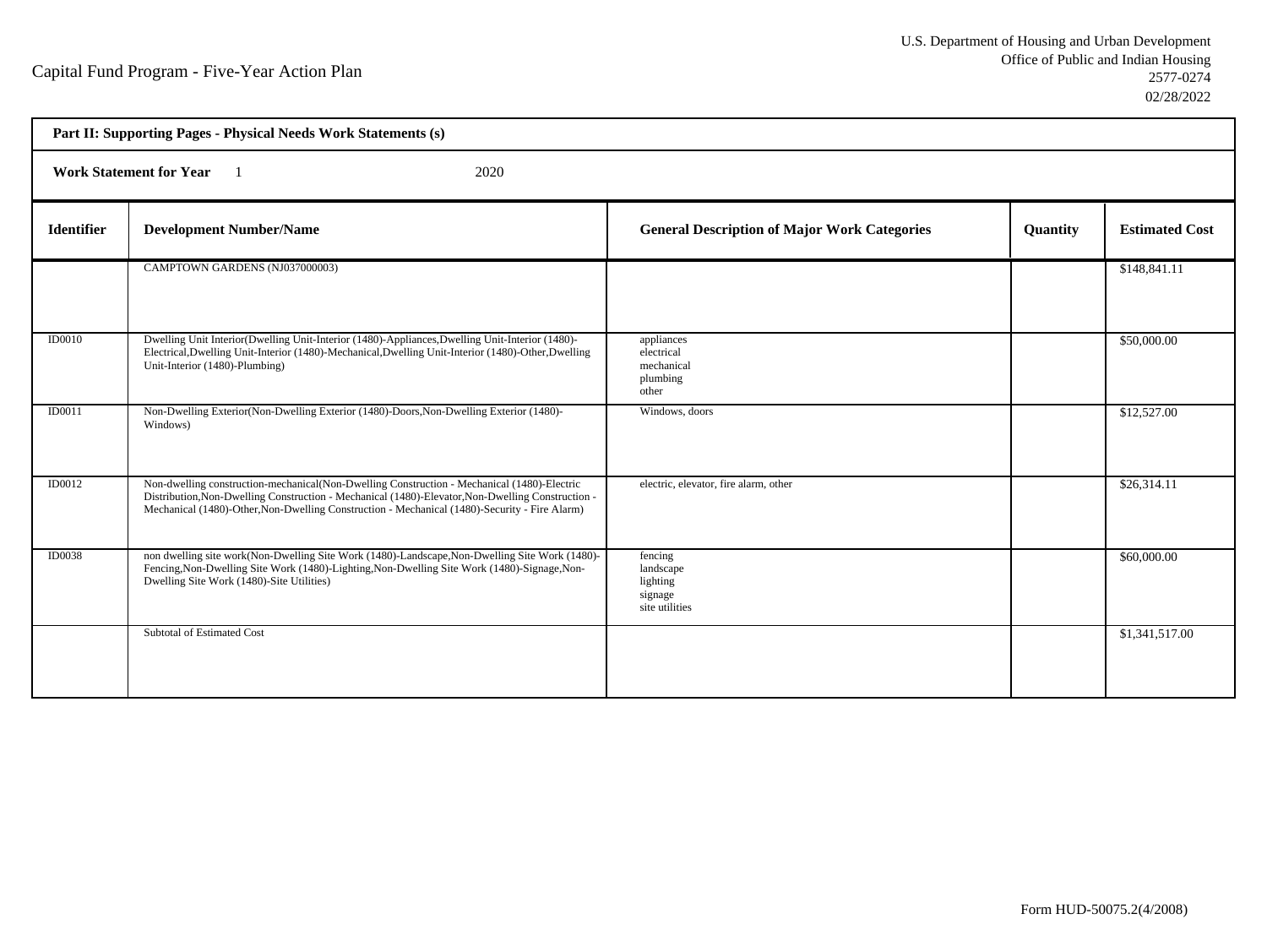|                   | Part II: Supporting Pages - Physical Needs Work Statements (s)                                                                                                   |                                                     |          |                       |  |  |
|-------------------|------------------------------------------------------------------------------------------------------------------------------------------------------------------|-----------------------------------------------------|----------|-----------------------|--|--|
|                   | Work Statement for Year 2<br>2021                                                                                                                                |                                                     |          |                       |  |  |
| <b>Identifier</b> | <b>Development Number/Name</b>                                                                                                                                   | <b>General Description of Major Work Categories</b> | Quantity | <b>Estimated Cost</b> |  |  |
|                   | AUTHORITY-WIDE (NAWASD)                                                                                                                                          |                                                     |          | \$599,983.89          |  |  |
| <b>ID0013</b>     | Management Improvement (Management Improvement (1408)-Other, Management Improvement<br>(1408)-Staff Training, Management Improvement (1408)-System Improvements) | Staff training<br>system improvements<br>other      |          | \$59,246.00           |  |  |
| ID0014            | Administration (Administration (1410)-Salaries)                                                                                                                  | Salaries                                            |          | \$53,711.00           |  |  |
| ID0015            | Operations (Operations (1406))                                                                                                                                   | Operations                                          |          | \$45,639.00           |  |  |
| <b>ID0016</b>     | Bond Debt Obligation(Bond Debt Obligation (9001))                                                                                                                | <b>Bond Debt Obligatin</b>                          |          | \$395,748.89          |  |  |
| <b>ID0017</b>     | Contract Administration(Contract Administration (1480)-Other, Contract Administration (1480)-Other<br>Fees and Costs)                                            | A&E services<br>modernization                       |          | \$45,639.00           |  |  |
|                   | CAMPTOWN GARDENS (NJ037000001)                                                                                                                                   |                                                     |          | \$45,000.00           |  |  |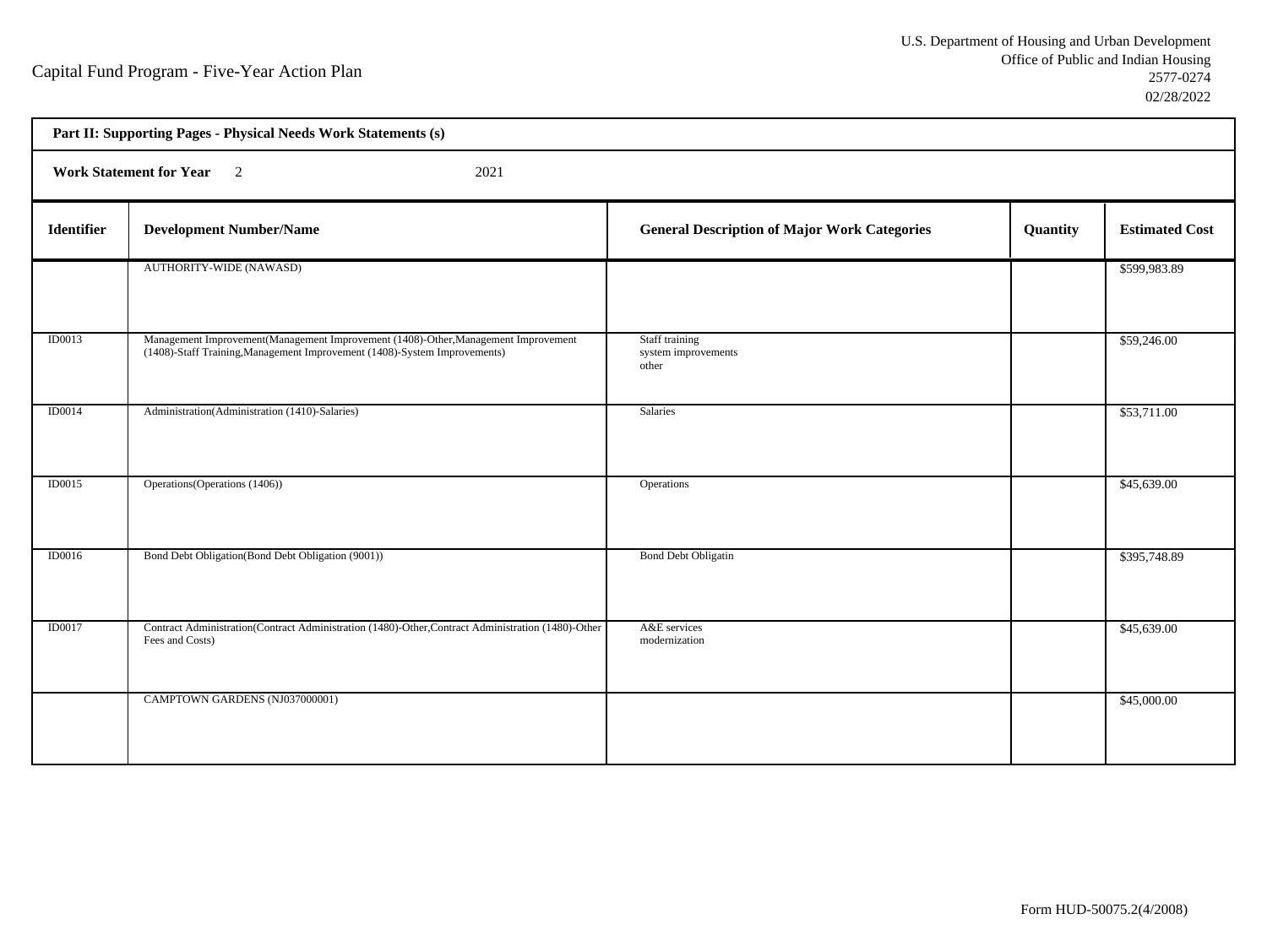| Part II: Supporting Pages - Physical Needs Work Statements (s) |                                                                                                                                                                                                                                                                                                                                                                                                                                                                                                                       |                                                                                            |          |                       |  |  |
|----------------------------------------------------------------|-----------------------------------------------------------------------------------------------------------------------------------------------------------------------------------------------------------------------------------------------------------------------------------------------------------------------------------------------------------------------------------------------------------------------------------------------------------------------------------------------------------------------|--------------------------------------------------------------------------------------------|----------|-----------------------|--|--|
| <b>Work Statement for Year</b><br>2021<br>$\overline{2}$       |                                                                                                                                                                                                                                                                                                                                                                                                                                                                                                                       |                                                                                            |          |                       |  |  |
| <b>Identifier</b>                                              | <b>Development Number/Name</b>                                                                                                                                                                                                                                                                                                                                                                                                                                                                                        | <b>General Description of Major Work Categories</b>                                        | Quantity | <b>Estimated Cost</b> |  |  |
| <b>ID0018</b>                                                  | Dwelling Unit Interior(Dwelling Unit-Interior (1480)-Appliances, Dwelling Unit-Interior (1480)-<br>Electrical, Dwelling Unit-Interior (1480)-Interior Doors, Dwelling Unit-Interior (1480)-<br>Mechanical, Dwelling Unit-Interior (1480)-Other, Dwelling Unit-Interior (1480)-Plumbing)                                                                                                                                                                                                                               | appliances<br>electrical<br>interior doors<br>mechanical<br>plumbing<br>other              |          | \$30,000.00           |  |  |
| ID0019                                                         | DWELLING UNIT EXTERIOR(Dwelling Unit-Exterior (1480)-Exterior Doors, Dwelling Unit-<br>Exterior (1480)-Exterior Lighting, Dwelling Unit-Exterior (1480)-Other, Dwelling Unit-Exterior<br>$(1480)$ -Windows)                                                                                                                                                                                                                                                                                                           | exterior doors<br>exterior lighting<br>windows<br>other                                    |          | \$15,000.00           |  |  |
|                                                                | CAMPTOWN GARDENS (NJ037000002)                                                                                                                                                                                                                                                                                                                                                                                                                                                                                        |                                                                                            |          | \$100,000.00          |  |  |
| ID0020                                                         | Dwelling Unit Interior(Dwelling Unit-Interior (1480)-Appliances, Dwelling Unit-Interior (1480)-<br>Electrical, Dwelling Unit-Interior (1480)-Mechanical, Dwelling Unit-Interior (1480)-Other, Dwelling<br>Unit-Interior (1480)-Plumbing)                                                                                                                                                                                                                                                                              | appliances<br>electrical<br>mechanical<br>plumbing<br>other                                |          | \$45,000.00           |  |  |
| ID0021                                                         | Non-Dwelling Exterior (Dwelling Unit-Exterior (1480)-Exterior Lighting, Dwelling Unit-Exterior<br>(1480)-Other, Dwelling Unit-Exterior (1480)-Roofs, Dwelling Unit-Exterior (1480)-Stairwells - Fire<br>Escapes, Dwelling Unit-Exterior (1480)-Exterior Doors, Dwelling Unit-Exterior (1480)-Windows)                                                                                                                                                                                                                 | exterior doors<br>exterior lighting<br>roofs<br>stairwells<br>windows<br>other             |          | \$30,000.00           |  |  |
| ID0022                                                         | Non-dwelling construction-mechanical(Non-Dwelling Construction - Mechanical (1480)-Electric<br>Distribution, Non-Dwelling Construction - Mechanical (1480)-Elevator, Non-Dwelling Construction -<br>Mechanical (1480)-Fire Suppression System, Non-Dwelling Construction - Mechanical (1480)-<br>Other, Non-Dwelling Construction - Mechanical (1480)-Security - Fire Alarm, Non-Dwelling<br>Construction - Mechanical (1480)-Smoke/Fire Detection, Non-Dwelling Construction - Mechanical<br>(1480)-Trash Compactor) | electric<br>elevator<br>fire suppression system<br>fire alarm<br>trash compactors<br>other |          | \$25,000.00           |  |  |
|                                                                | CAMPTOWN GARDENS (NJ037000003)                                                                                                                                                                                                                                                                                                                                                                                                                                                                                        |                                                                                            |          | \$96,314.11           |  |  |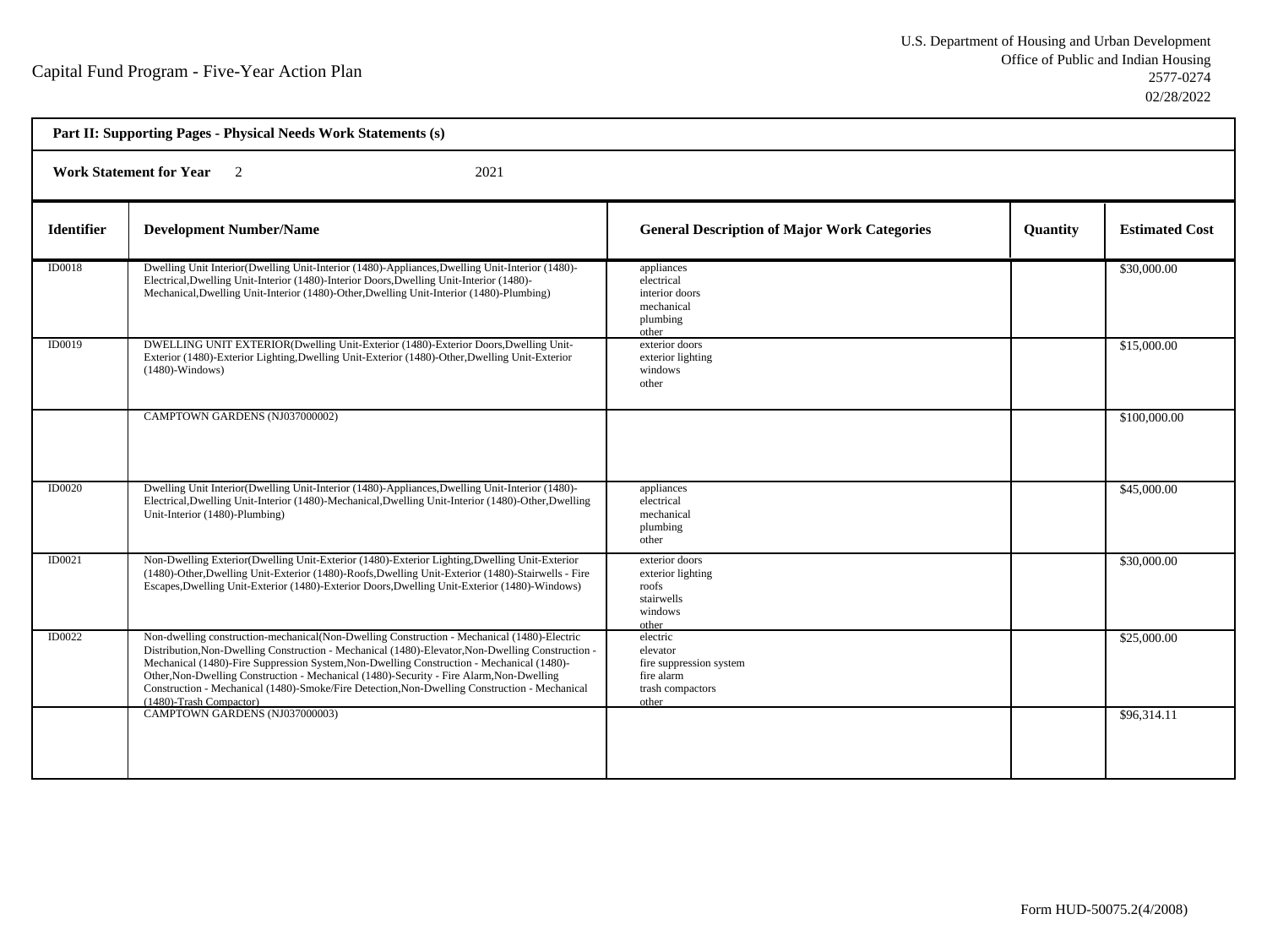|                   | Part II: Supporting Pages - Physical Needs Work Statements (s)                                                                                                                                                                                                                                                                                                                     |                                                                                        |                 |                       |  |
|-------------------|------------------------------------------------------------------------------------------------------------------------------------------------------------------------------------------------------------------------------------------------------------------------------------------------------------------------------------------------------------------------------------|----------------------------------------------------------------------------------------|-----------------|-----------------------|--|
|                   | <b>Work Statement for Year</b> 2<br>2021                                                                                                                                                                                                                                                                                                                                           |                                                                                        |                 |                       |  |
| <b>Identifier</b> | <b>Development Number/Name</b>                                                                                                                                                                                                                                                                                                                                                     | <b>General Description of Major Work Categories</b>                                    | <b>Quantity</b> | <b>Estimated Cost</b> |  |
| ID0023            | Dwelling Unit Interior(Dwelling Unit-Interior (1480)-Appliances, Dwelling Unit-Interior (1480)-<br>Electrical, Dwelling Unit-Interior (1480)-Mechanical, Dwelling Unit-Interior (1480)-Other, Dwelling<br>Unit-Interior (1480)-Plumbing)                                                                                                                                           | appliances<br>electrical<br>mechanical<br>plumbing<br>other                            |                 | \$40,000.00           |  |
| ID0024            | Non-Dwelling Exterior (Non-Dwelling Exterior (1480)-Doors, Non-Dwelling Exterior (1480)-<br>Lighting, Non-Dwelling Exterior (1480)-Other, Non-Dwelling Exterior (1480)-Stairwells and Fire<br>Escapes, Non-Dwelling Exterior (1480)-Windows)                                                                                                                                       | doors<br>lighting<br>stairwells and fire escapes<br>windows<br>other                   |                 | \$25,000.00           |  |
| ID0025            | Non-dwelling construction-mechanical(Non-Dwelling Construction - Mechanical (1480)-Electric<br>Distribution, Non-Dwelling Construction - Mechanical (1480)-Fire Suppression System, Non-Dwelling<br>Construction - Mechanical (1480)-Other, Non-Dwelling Construction - Mechanical (1480)-Security -<br>Fire Alarm, Non-Dwelling Construction - Mechanical (1480)-Trash Compactor) | electric<br>fire suppression system<br>trash compactor<br>security-fire alarm<br>other |                 | \$31,314.11           |  |
|                   | <b>Subtotal of Estimated Cost</b>                                                                                                                                                                                                                                                                                                                                                  |                                                                                        |                 | \$841,298.00          |  |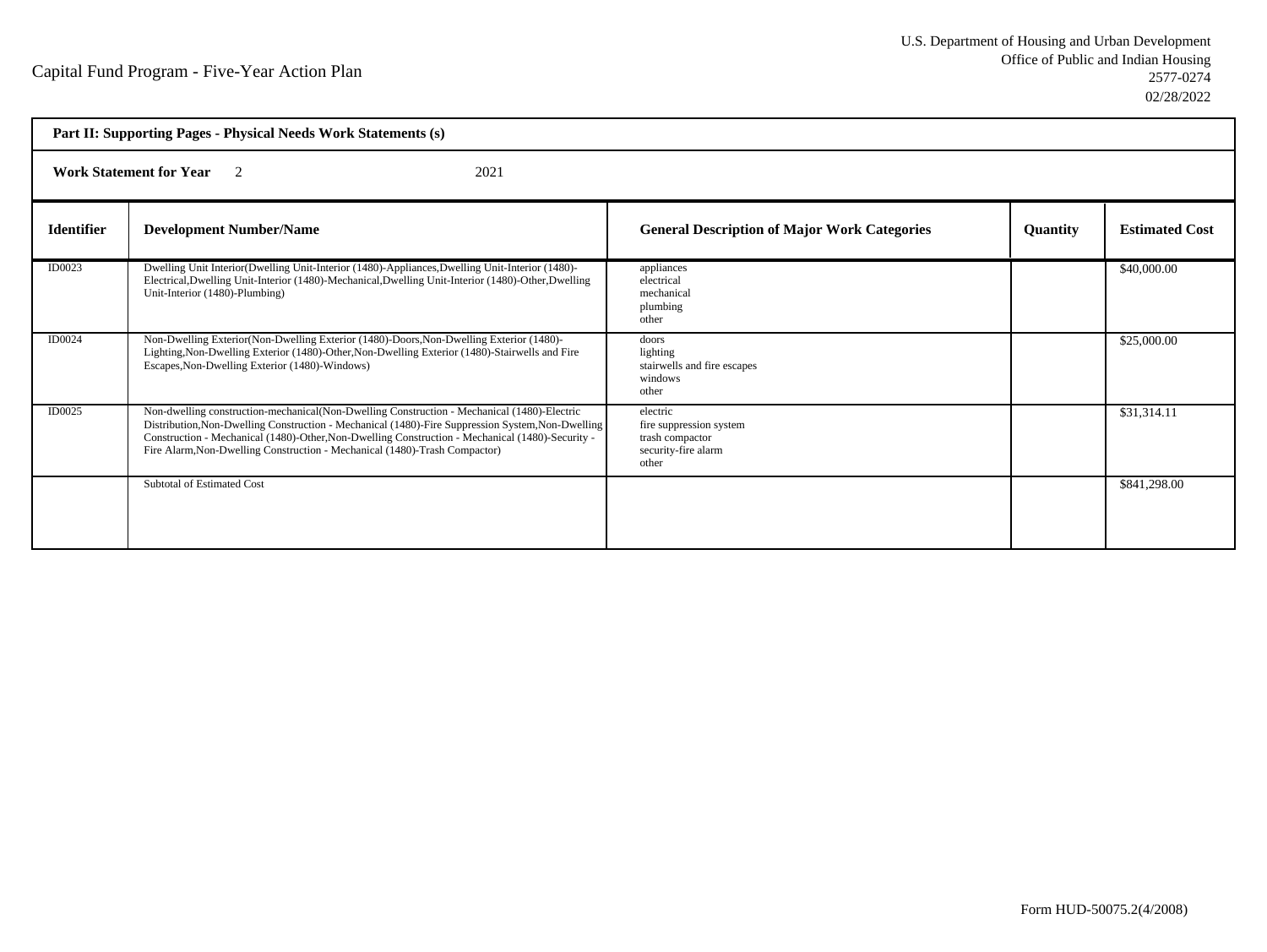| Part II: Supporting Pages - Physical Needs Work Statements (s) |                                                                                                                                                                 |                                                     |          |                       |  |  |
|----------------------------------------------------------------|-----------------------------------------------------------------------------------------------------------------------------------------------------------------|-----------------------------------------------------|----------|-----------------------|--|--|
|                                                                | <b>Work Statement for Year</b> 3<br>2022                                                                                                                        |                                                     |          |                       |  |  |
| <b>Identifier</b>                                              | <b>Development Number/Name</b>                                                                                                                                  | <b>General Description of Major Work Categories</b> | Quantity | <b>Estimated Cost</b> |  |  |
|                                                                | AUTHORITY-WIDE (NAWASD)                                                                                                                                         |                                                     |          | \$594,433.60          |  |  |
| <b>ID0026</b>                                                  | Management improvement(Management Improvement (1408)-Other, Management Improvement<br>(1408)-Staff Training, Management Improvement (1408)-System Improvements) | staff training<br>system improvement<br>other       |          | \$59,246.00           |  |  |
| <b>ID0027</b>                                                  | Administration(Administration (1410)-Salaries)                                                                                                                  | Salaries                                            |          | \$53,711.00           |  |  |
| <b>ID0028</b>                                                  | Other(operations)(Operations (1406))                                                                                                                            | Operations                                          |          | \$45,639.00           |  |  |
| <b>ID0029</b>                                                  | Bond Debt Obligation(Bond Debt Obligation (9001))                                                                                                               | <b>Bond Debt Obligation</b>                         |          | \$390,198.60          |  |  |
| <b>ID0030</b>                                                  | Contract Administration(Contract Administration (1480)-Other, Contract Administration (1480)-Other<br>Fees and Costs)                                           | A&E Services<br>modernization                       |          | \$45,639.00           |  |  |
|                                                                | CAMPTOWN GARDENS (NJ037000001)                                                                                                                                  |                                                     |          | \$45,000.00           |  |  |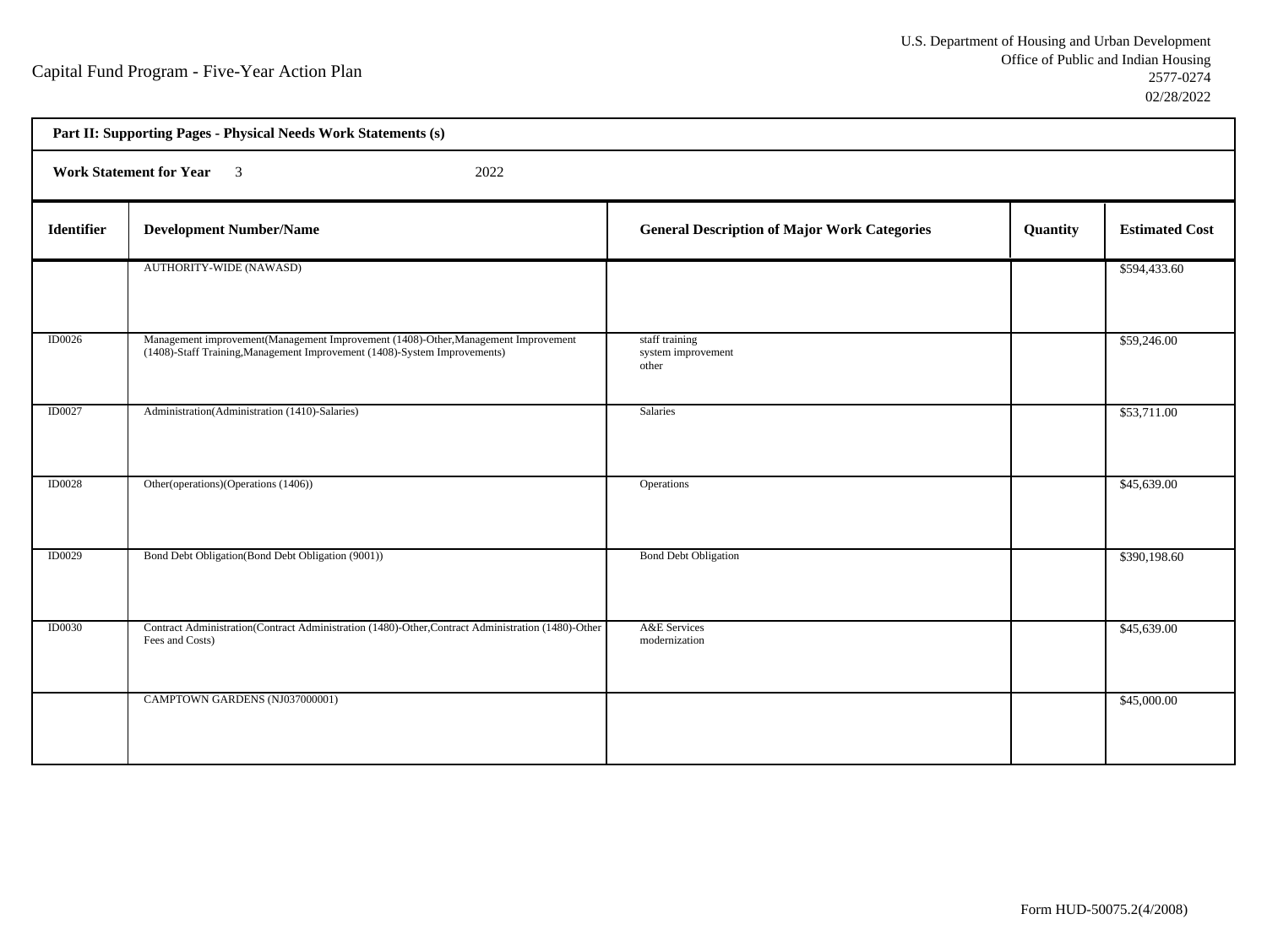| Part II: Supporting Pages - Physical Needs Work Statements (s) |                                                                                                                                                                                                                                                                                                                                                                                                                                               |                                                                                                                       |          |                       |  |  |
|----------------------------------------------------------------|-----------------------------------------------------------------------------------------------------------------------------------------------------------------------------------------------------------------------------------------------------------------------------------------------------------------------------------------------------------------------------------------------------------------------------------------------|-----------------------------------------------------------------------------------------------------------------------|----------|-----------------------|--|--|
|                                                                | 2022<br><b>Work Statement for Year</b><br>$\overline{\mathbf{3}}$                                                                                                                                                                                                                                                                                                                                                                             |                                                                                                                       |          |                       |  |  |
| <b>Identifier</b>                                              | <b>Development Number/Name</b>                                                                                                                                                                                                                                                                                                                                                                                                                | <b>General Description of Major Work Categories</b>                                                                   | Quantity | <b>Estimated Cost</b> |  |  |
| ID0031                                                         | Dwelling Unit Interior (Dwelling Unit-Interior (1480)-Electrical, Dwelling Unit-Interior (1480)-Interior<br>Doors, Dwelling Unit-Interior (1480)-Interior Painting (non routine), Dwelling Unit-Interior (1480)-<br>Mechanical, Dwelling Unit-Interior (1480)-Other, Dwelling Unit-Interior (1480)-Plumbing)                                                                                                                                  | electrical<br>interior doors<br>interior painting<br>mechanical<br>plumbing<br>other                                  |          | \$45,000.00           |  |  |
|                                                                | CAMPTOWN GARDENS (NJ037000002)                                                                                                                                                                                                                                                                                                                                                                                                                |                                                                                                                       |          | \$95,000.00           |  |  |
| <b>ID0032</b>                                                  | Dwelling Unit Interior(Dwelling Unit-Interior (1480)-Electrical, Dwelling Unit-Interior (1480)-Interior<br>Doors, Dwelling Unit-Interior (1480)-Interior Painting (non routine), Dwelling Unit-Interior (1480)-<br>Mechanical, Dwelling Unit-Interior (1480)-Other, Dwelling Unit-Interior (1480)-Plumbing)                                                                                                                                   | electrical<br>interior doors<br>interior painting<br>mechanical<br>plumbing<br>other                                  |          | \$45,000.00           |  |  |
| ID0034                                                         | Non -Dwelling Interior(Non-Dwelling Interior (1480)-Appliances, Non-Dwelling Interior (1480)-<br>Common Area Bathrooms, Non-Dwelling Interior (1480)-Common Area Flooring, Non-Dwelling<br>Interior (1480)-Common Area Painting, Non-Dwelling Interior (1480)-Doors, Non-Dwelling Interior<br>(1480)-Electrical, Non-Dwelling Interior (1480)-Laundry Areas, Non-Dwelling Interior (1480)-<br>Mechanical, Non-Dwelling Interior (1480)-Other) | appliances<br>common area bathrooms, flooring, painting<br>doors<br>electrical<br>laundry area<br>mechanical<br>other |          | \$50,000.00           |  |  |
|                                                                | CAMPTOWN GARDENS (NJ037000003)                                                                                                                                                                                                                                                                                                                                                                                                                |                                                                                                                       |          | \$106,864.40          |  |  |
| ID0033                                                         | Dwelling Unit Interior(Dwelling Unit-Interior (1480)-Interior Painting (non routine), Dwelling Unit-<br>Interior (1480)-Mechanical, Dwelling Unit-Interior (1480)-Other, Dwelling Unit-Interior (1480)-<br>Plumbing, Dwelling Unit-Interior (1480)-Interior Doors)                                                                                                                                                                            | electrical<br>interior doors<br>interior painting<br>mechanical<br>plumbing<br>other                                  |          | \$45,000.00           |  |  |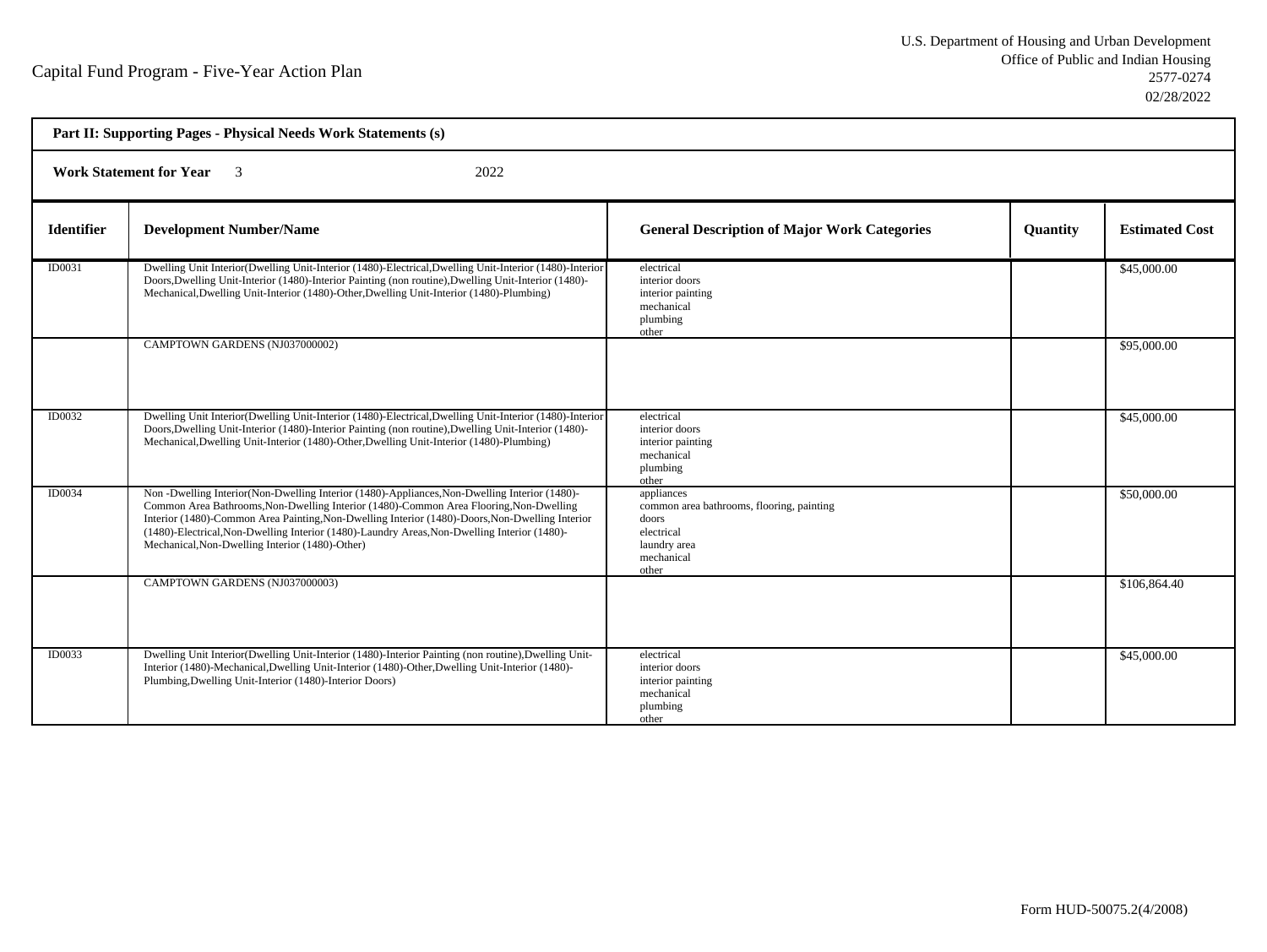|                   | Part II: Supporting Pages - Physical Needs Work Statements (s)                                                                                                                                                                                                                                                                                                                                                                                                                                         |                                                                                                                       |                 |                       |  |
|-------------------|--------------------------------------------------------------------------------------------------------------------------------------------------------------------------------------------------------------------------------------------------------------------------------------------------------------------------------------------------------------------------------------------------------------------------------------------------------------------------------------------------------|-----------------------------------------------------------------------------------------------------------------------|-----------------|-----------------------|--|
|                   | 2022<br><b>Work Statement for Year</b><br>$\mathcal{E}$                                                                                                                                                                                                                                                                                                                                                                                                                                                |                                                                                                                       |                 |                       |  |
| <b>Identifier</b> | <b>Development Number/Name</b>                                                                                                                                                                                                                                                                                                                                                                                                                                                                         | <b>General Description of Major Work Categories</b>                                                                   | <b>Quantity</b> | <b>Estimated Cost</b> |  |
| ID0035            | Non-Dwelling Interior (Non-Dwelling Interior (1480)-Appliances, Non-Dwelling Interior (1480)-<br>Common Area Bathrooms, Non-Dwelling Interior (1480)-Common Area Flooring, Non-Dwelling<br>Interior (1480)-Common Area Painting, Non-Dwelling Interior (1480)-Doors, Non-Dwelling Interior<br>(1480)-Electrical, Non-Dwelling Interior (1480)-Laundry Areas, Non-Dwelling Interior (1480)-<br>Mechanical, Non-Dwelling Interior (1480)-Other)                                                          | appliances<br>common area bathrooms, flooring, painting<br>doors<br>electrical<br>laundry area<br>mechanical<br>other |                 | \$50,000.00           |  |
| ID0036            | Dwelling Unit Site Work(Dwelling Unit-Site Work (1480)-Dumpsters and Enclosures, Dwelling Unit-<br>Site Work (1480)-Electric Distribution, Dwelling Unit-Site Work (1480)-Fence Painting, Dwelling<br>Unit-Site Work (1480)-Fencing, Dwelling Unit-Site Work (1480)-Landscape, Dwelling Unit-Site Work<br>(1480)-Lighting, Dwelling Unit-Site Work (1480)-Other, Dwelling Unit-Site Work (1480)-<br>Parking, Dwelling Unit-Site Work (1480)-Pedestrian paving, Dwelling Unit-Site Work (1480)-Signage) | dumpsters<br>electric<br>fence painting<br>landscape<br>lighting<br>parking<br>signage<br>other                       |                 | \$11,864.40           |  |
|                   | <b>Subtotal of Estimated Cost</b>                                                                                                                                                                                                                                                                                                                                                                                                                                                                      |                                                                                                                       |                 | \$841,298.00          |  |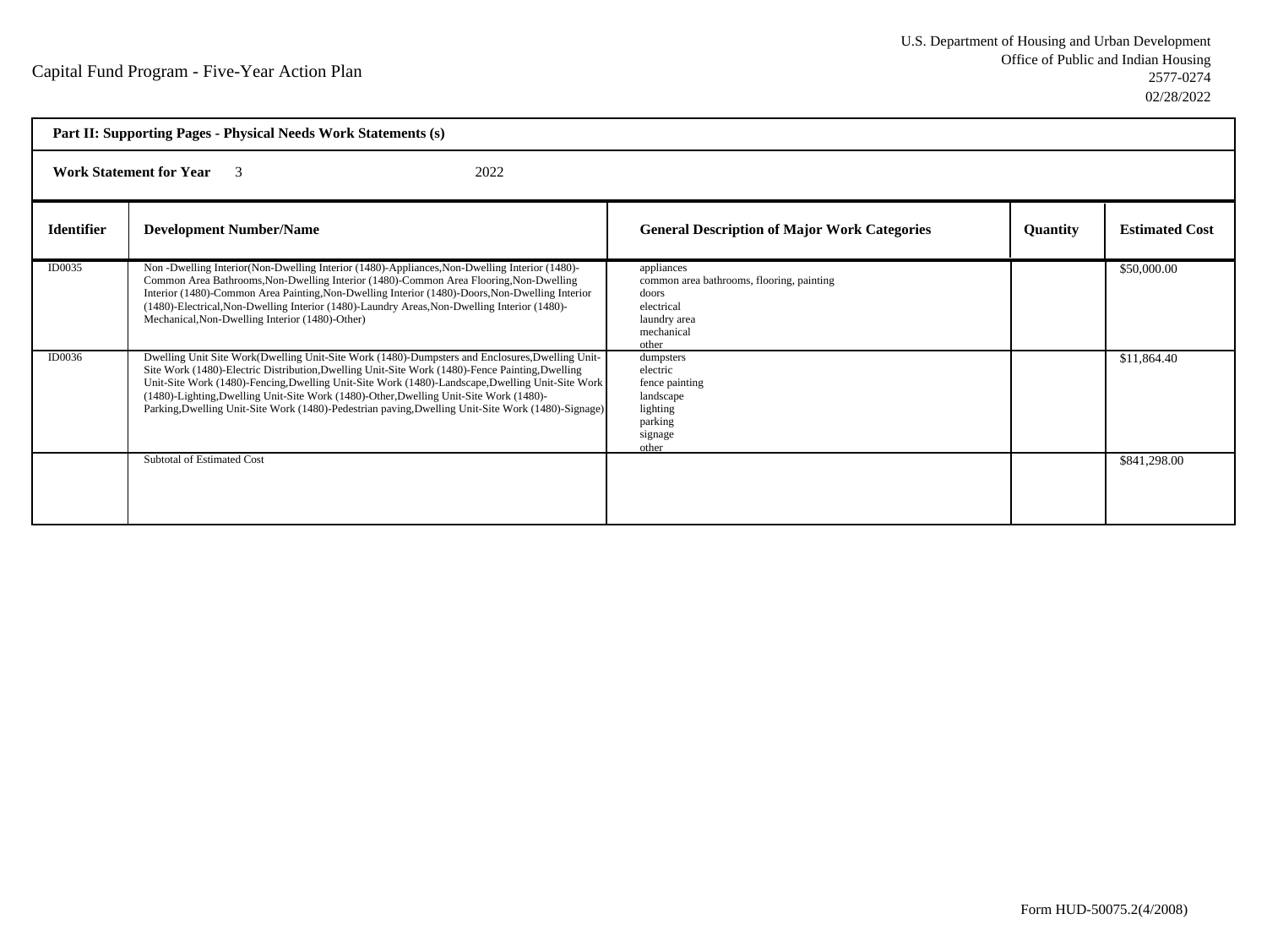| Part II: Supporting Pages - Physical Needs Work Statements (s) |                                                                                                                                                                 |                                                     |          |                       |  |  |
|----------------------------------------------------------------|-----------------------------------------------------------------------------------------------------------------------------------------------------------------|-----------------------------------------------------|----------|-----------------------|--|--|
|                                                                | <b>Work Statement for Year</b><br>2023<br>$\overline{4}$                                                                                                        |                                                     |          |                       |  |  |
| Identifier                                                     | <b>Development Number/Name</b>                                                                                                                                  | <b>General Description of Major Work Categories</b> | Quantity | <b>Estimated Cost</b> |  |  |
|                                                                | AUTHORITY-WIDE (NAWASD)                                                                                                                                         |                                                     |          | \$598,134.08          |  |  |
| <b>ID0039</b>                                                  | Management Improvement(Management Improvement (1408)-Other, Management Improvement<br>(1408)-Staff Training, Management Improvement (1408)-System Improvements) | system improvement<br>other, staff training         |          | \$59,246.00           |  |  |
| <b>ID0040</b>                                                  | Administration(Administration (1410)-Salaries)                                                                                                                  | salaries                                            |          | \$53,711.00           |  |  |
| ID0041                                                         | Other(operations)(Operations (1406))                                                                                                                            | Operations                                          |          | \$45,639.00           |  |  |
| <b>ID0042</b>                                                  | Bond Debt Obligations (Bond Debt Obligation (9001))                                                                                                             | <b>Bond DebtObligations</b>                         |          | \$393,899.08          |  |  |
| <b>ID0043</b>                                                  | Contract Administration(Contract Administration (1480)-Other, Contract Administration (1480)-Other<br>Fees and Costs)                                           | A&E Services<br>modernization                       |          | \$45,639.00           |  |  |
|                                                                | CAMPTOWN GARDENS (NJ037000002)                                                                                                                                  |                                                     |          | \$69,787.00           |  |  |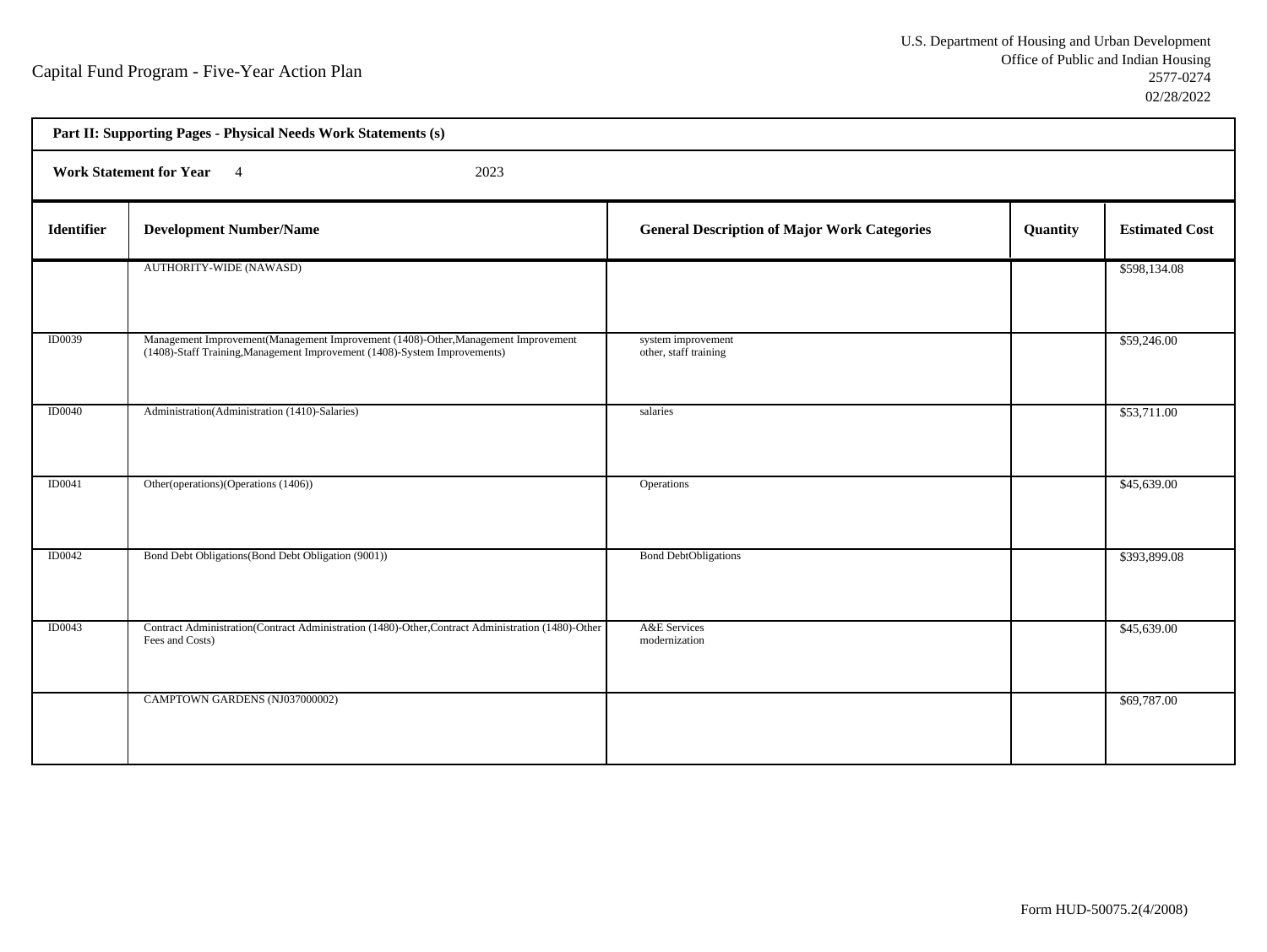| Part II: Supporting Pages - Physical Needs Work Statements (s) |                                                                                                                                                                                                              |                                                                  |          |                       |  |  |
|----------------------------------------------------------------|--------------------------------------------------------------------------------------------------------------------------------------------------------------------------------------------------------------|------------------------------------------------------------------|----------|-----------------------|--|--|
| Work Statement for Year 4<br>2023                              |                                                                                                                                                                                                              |                                                                  |          |                       |  |  |
| <b>Identifier</b>                                              | <b>Development Number/Name</b>                                                                                                                                                                               | <b>General Description of Major Work Categories</b>              | Quantity | <b>Estimated Cost</b> |  |  |
| <b>ID0044</b>                                                  | Non-Dwelling Exterior (Non-Dwelling Exterior (1480)-Doors, Non-Dwelling Exterior (1480)-<br>Lighting, Non-Dwelling Exterior (1480)-Other)                                                                    | doors<br>lighting<br>other                                       |          | \$25,000.00           |  |  |
| <b>ID0048</b>                                                  | Non-dwelling construction-mechanical(Non-Dwelling Construction - Mechanical (1480)-Elevator)                                                                                                                 | elevator                                                         |          | \$19,787.00           |  |  |
| ID0051                                                         | Non-Dwelling Exterior (Non-Dwelling Exterior (1480)-Doors, Non-Dwelling Exterior (1480)-Landings<br>and Railings, Non-Dwelling Exterior (1480)-Lighting, Non-Dwelling Exterior (1480)-Paint and<br>Caulking) | landings and railings<br>paint and caulking<br>doors<br>lighting |          | \$25,000.00           |  |  |
|                                                                | CAMPTOWN GARDENS (NJ037000001)                                                                                                                                                                               |                                                                  |          | \$59,787.00           |  |  |
| ID0045                                                         | Non-Dwelling Exterior (Non-Dwelling Exterior (1480)-Doors, Non-Dwelling Exterior (1480)-<br>Lighting, Non-Dwelling Exterior (1480)-Other)                                                                    | doors<br>lighting<br>other                                       |          | \$25,000.00           |  |  |
| <b>ID0047</b>                                                  | Non-dwelling construction-mechanical(Non-Dwelling Construction - Mechanical (1480)-Elevator)                                                                                                                 | elevator                                                         |          | \$14,787.00           |  |  |
| <b>ID0050</b>                                                  | Non-Dwelling Exterior (Non-Dwelling Exterior (1480)-Doors, Non-Dwelling Exterior (1480)-Landings<br>and Railings, Non-Dwelling Exterior (1480)-Lighting, Non-Dwelling Exterior (1480)-Paint and<br>Caulking) | landings and railings<br>paint and caulking<br>doors lighting    |          | \$20,000.00           |  |  |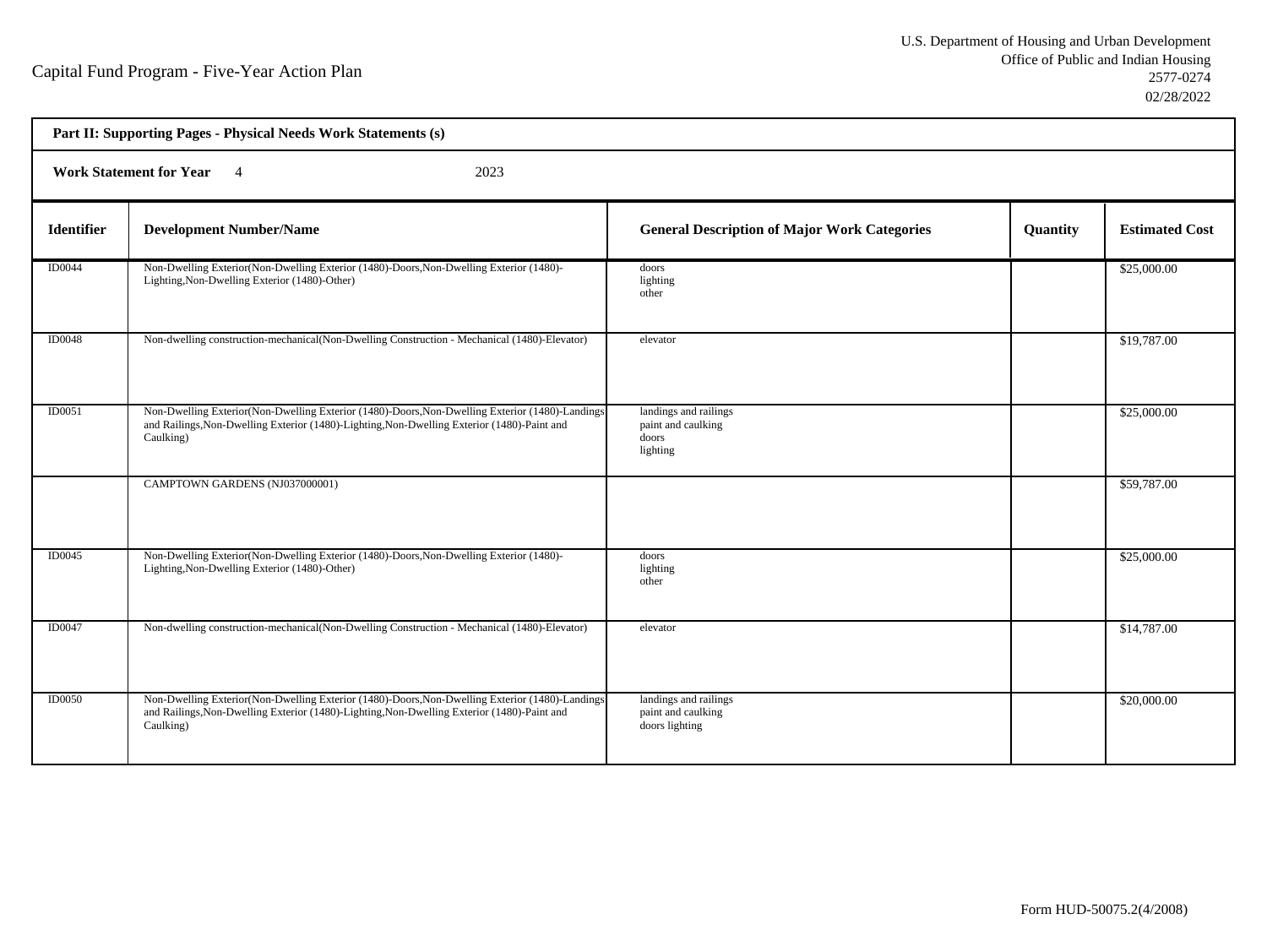| Part II: Supporting Pages - Physical Needs Work Statements (s) |                                                                                                                                                                                                                                                            |                                                               |          |                       |
|----------------------------------------------------------------|------------------------------------------------------------------------------------------------------------------------------------------------------------------------------------------------------------------------------------------------------------|---------------------------------------------------------------|----------|-----------------------|
| Work Statement for Year 4<br>2023                              |                                                                                                                                                                                                                                                            |                                                               |          |                       |
| <b>Identifier</b>                                              | <b>Development Number/Name</b>                                                                                                                                                                                                                             | <b>General Description of Major Work Categories</b>           | Quantity | <b>Estimated Cost</b> |
|                                                                | CAMPTOWN GARDENS (NJ037000003)                                                                                                                                                                                                                             |                                                               |          | \$113,589.92          |
| ID0046                                                         | Non-Dwelling Exterior (Non-Dwelling Exterior (1480)-Doors, Non-Dwelling Exterior (1480)-<br>Lighting, Non-Dwelling Exterior (1480)-Other)                                                                                                                  | doors<br>lighting<br>other                                    |          | \$25,000.00           |
| <b>ID0049</b>                                                  | Non-dwelling construction-mechanical(Non-Dwelling Construction - Mechanical (1480)-Elevator)                                                                                                                                                               | elevator                                                      |          | \$19,787.00           |
| <b>ID0052</b>                                                  | Non-Dwelling Exterior (Non-Dwelling Exterior (1480)-Doors, Non-Dwelling Exterior (1480)-Landings<br>and Railings, Non-Dwelling Exterior (1480)-Lighting, Non-Dwelling Exterior (1480)-Mail<br>Facilities, Non-Dwelling Exterior (1480)-Paint and Caulking) | landings and railings<br>paint and caulking<br>doors lighting |          | \$25,000.00           |
| ID0053                                                         | Non-dwelling construction-mechanical(Non-Dwelling Construction - Mechanical (1480)-Central<br>Boiler)                                                                                                                                                      | boiler                                                        |          | \$43,802.92           |
|                                                                | Subtotal of Estimated Cost                                                                                                                                                                                                                                 |                                                               |          | \$841,298.00          |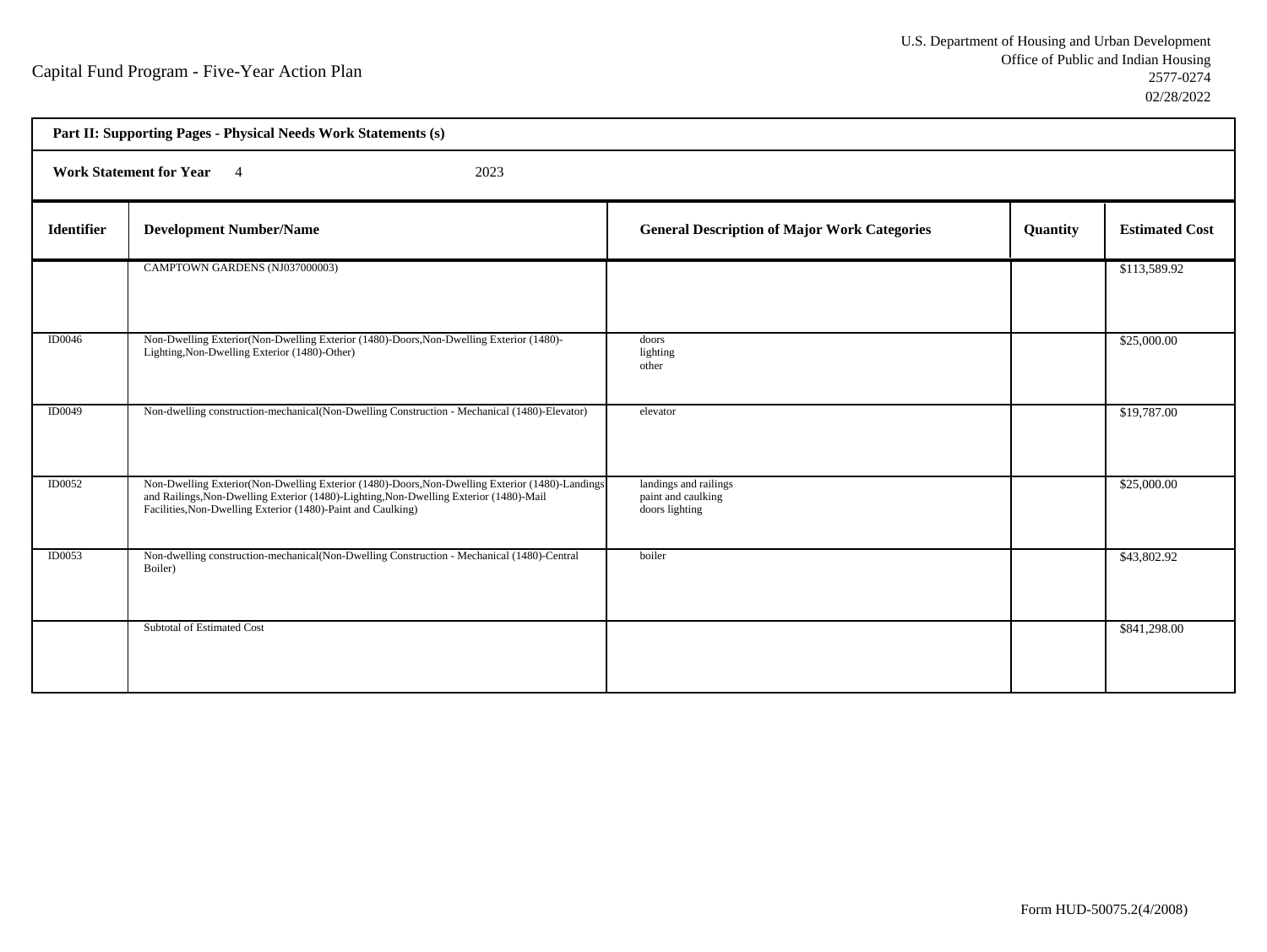| Part II: Supporting Pages - Physical Needs Work Statements (s) |                                                                                                                                                                 |                                                     |          |                       |
|----------------------------------------------------------------|-----------------------------------------------------------------------------------------------------------------------------------------------------------------|-----------------------------------------------------|----------|-----------------------|
| Work Statement for Year 5<br>2024                              |                                                                                                                                                                 |                                                     |          |                       |
| Identifier                                                     | <b>Development Number/Name</b>                                                                                                                                  | <b>General Description of Major Work Categories</b> | Quantity | <b>Estimated Cost</b> |
|                                                                | AUTHORITY-WIDE (NAWASD)                                                                                                                                         |                                                     |          | \$598,134.08          |
| <b>ID0054</b>                                                  | Management Improvement(Management Improvement (1408)-Other, Management Improvement<br>(1408)-Staff Training, Management Improvement (1408)-System Improvements) | system improvement<br>other, staff training         |          | \$59,246.00           |
| <b>ID0055</b>                                                  | Administration(Administration (1410)-Salaries)                                                                                                                  | salaries                                            |          | \$53,711.00           |
| <b>ID0056</b>                                                  | Other(operations)(Operations (1406))                                                                                                                            | operations                                          |          | \$45,639.00           |
| <b>ID0057</b>                                                  | Bond Debt Obligations (Bond Debt Obligation (9001))                                                                                                             | <b>Bond Debt Obligations</b>                        |          | \$393,899.08          |
| <b>ID0058</b>                                                  | Contract Administration(Contract Administration (1480)-Other, Contract Administration (1480)-Other<br>Fees and Costs)                                           | A&E Services<br>modernization                       |          | \$45,639.00           |
|                                                                | CAMPTOWN GARDENS (NJ037000001)                                                                                                                                  |                                                     |          | \$43,163.92           |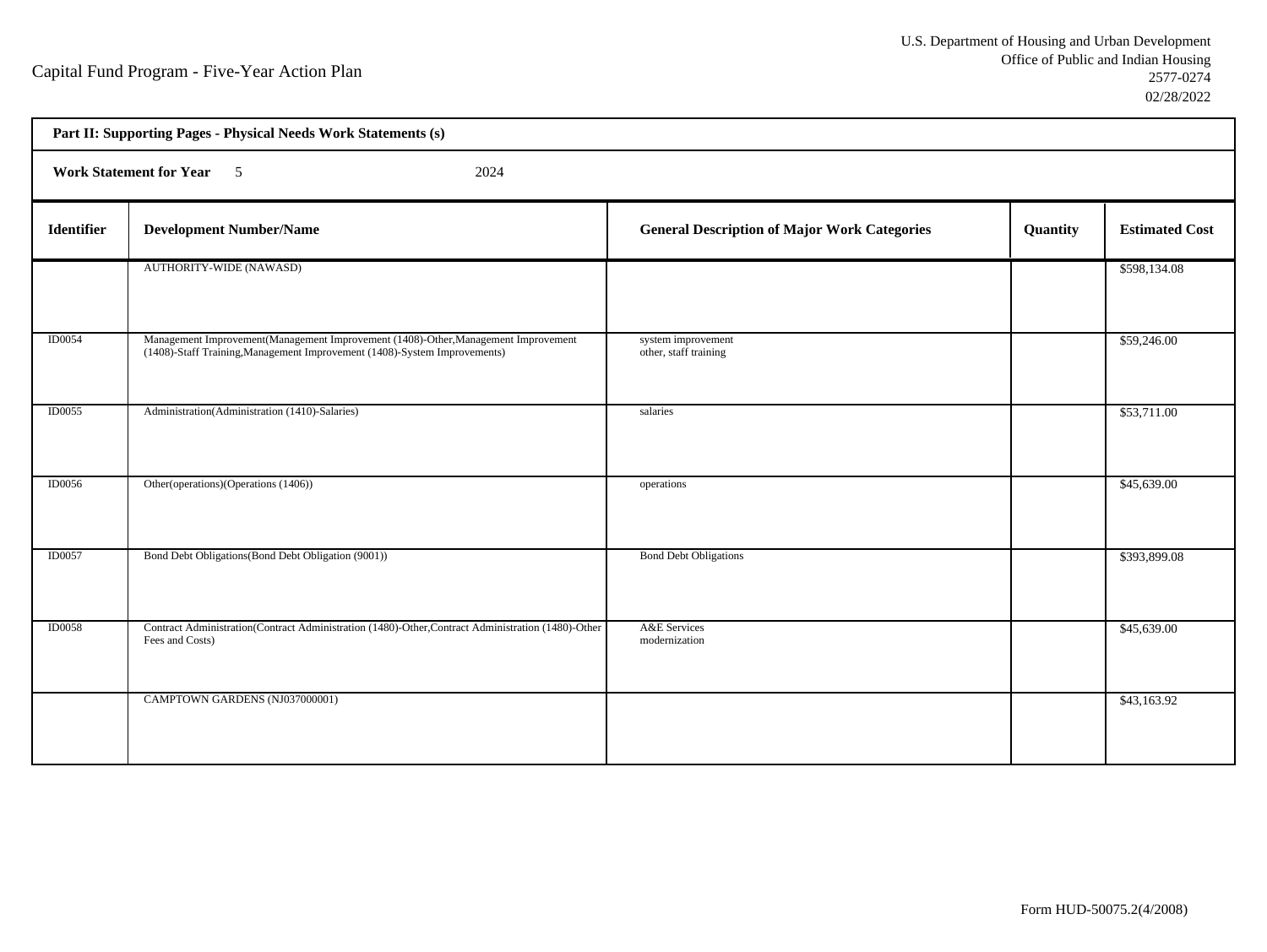| Part II: Supporting Pages - Physical Needs Work Statements (s) |                                                                                                                                                                                                                                                                                                                                                                   |                                                                                                            |                 |                       |
|----------------------------------------------------------------|-------------------------------------------------------------------------------------------------------------------------------------------------------------------------------------------------------------------------------------------------------------------------------------------------------------------------------------------------------------------|------------------------------------------------------------------------------------------------------------|-----------------|-----------------------|
| <b>Work Statement for Year</b><br>2024<br>$\sim$ 5             |                                                                                                                                                                                                                                                                                                                                                                   |                                                                                                            |                 |                       |
| <b>Identifier</b>                                              | <b>Development Number/Name</b>                                                                                                                                                                                                                                                                                                                                    | <b>General Description of Major Work Categories</b>                                                        | <b>Quantity</b> | <b>Estimated Cost</b> |
| ID0059                                                         | Non-dwelling construction-mechanical(Non-Dwelling Construction - Mechanical (1480)-Elevator)                                                                                                                                                                                                                                                                      | Elevator                                                                                                   |                 | \$20,000.00           |
| ID0064                                                         | Dwelling Unit Interior(Dwelling Unit-Interior (1480)-Appliances, Dwelling Unit-Interior (1480)-<br>Interior Doors, Dwelling Unit-Interior (1480)-Interior Painting (non routine), Dwelling Unit-Interior<br>(1480)-Kitchen Cabinets, Dwelling Unit-Interior (1480)-Mechanical, Dwelling Unit-Interior (1480)-<br>Other, Dwelling Unit-Interior (1480)-Plumbing)   | appliances<br>electrical<br>interior doors<br>interior painting<br>kitchen cabinets<br>mechanical<br>other |                 | \$23,163.92           |
|                                                                | CAMPTOWN GARDENS (NJ037000002)                                                                                                                                                                                                                                                                                                                                    |                                                                                                            |                 | \$100,000.00          |
| ID0060                                                         | Non-dwelling construction-mechanical(Non-Dwelling Construction - Mechanical (1480)-Elevator)                                                                                                                                                                                                                                                                      | Elevator                                                                                                   |                 | \$50,000.00           |
| ID0062                                                         | Dwelling Unit Interior(Dwelling Unit-Interior (1480)-Appliances, Dwelling Unit-Interior (1480)-<br>Electrical, Dwelling Unit-Interior (1480)-Interior Doors, Dwelling Unit-Interior (1480)-Interior Painting<br>(non routine), Dwelling Unit-Interior (1480)-Kitchen Cabinets, Dwelling Unit-Interior (1480)-<br>Mechanical, Dwelling Unit-Interior (1480)-Other) | appliances<br>electrical<br>interior doors<br>interior painting<br>kitchen cabinets<br>mechanical<br>other |                 | \$50,000.00           |
|                                                                | CAMPTOWN GARDENS (NJ037000003)                                                                                                                                                                                                                                                                                                                                    |                                                                                                            |                 | \$100,000.00          |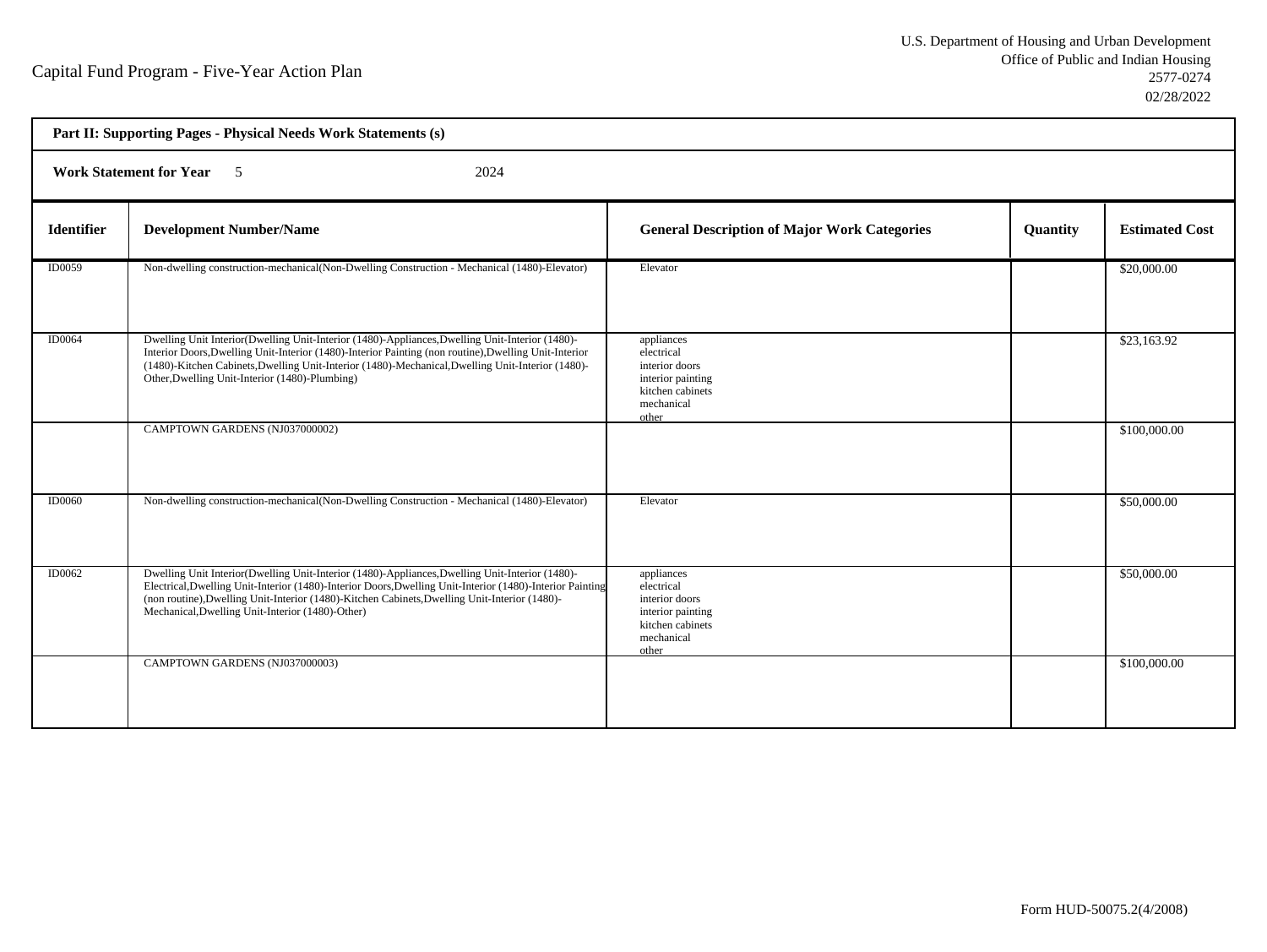| Part II: Supporting Pages - Physical Needs Work Statements (s) |                                                                                                                                                                                                                                                                                                 |                                                                                                            |                 |                       |
|----------------------------------------------------------------|-------------------------------------------------------------------------------------------------------------------------------------------------------------------------------------------------------------------------------------------------------------------------------------------------|------------------------------------------------------------------------------------------------------------|-----------------|-----------------------|
| <b>Work Statement for Year</b> 5<br>2024                       |                                                                                                                                                                                                                                                                                                 |                                                                                                            |                 |                       |
| <b>Identifier</b>                                              | <b>Development Number/Name</b>                                                                                                                                                                                                                                                                  | <b>General Description of Major Work Categories</b>                                                        | <b>Quantity</b> | <b>Estimated Cost</b> |
| ID0061                                                         | Non-dwelling construction-mechanical(Non-Dwelling Construction - Mechanical (1480)-Elevator)                                                                                                                                                                                                    | Elevator                                                                                                   |                 | \$50,000.00           |
| <b>ID0063</b>                                                  | Dwelling Unit Interior (Dwelling Unit-Interior (1480)-Appliances, Dwelling Unit-Interior (1480)-<br>Electrical, Dwelling Unit-Interior (1480)-Interior Doors, Dwelling Unit-Interior (1480)-Kitchen<br>Cabinets, Dwelling Unit-Interior (1480)-Mechanical, Dwelling Unit-Interior (1480)-Other) | appliances<br>electrical<br>interior doors<br>interior painting<br>kitchen cabinets<br>mechanical<br>other |                 | \$50,000.00           |
|                                                                | Subtotal of Estimated Cost                                                                                                                                                                                                                                                                      |                                                                                                            |                 | \$841,298.00          |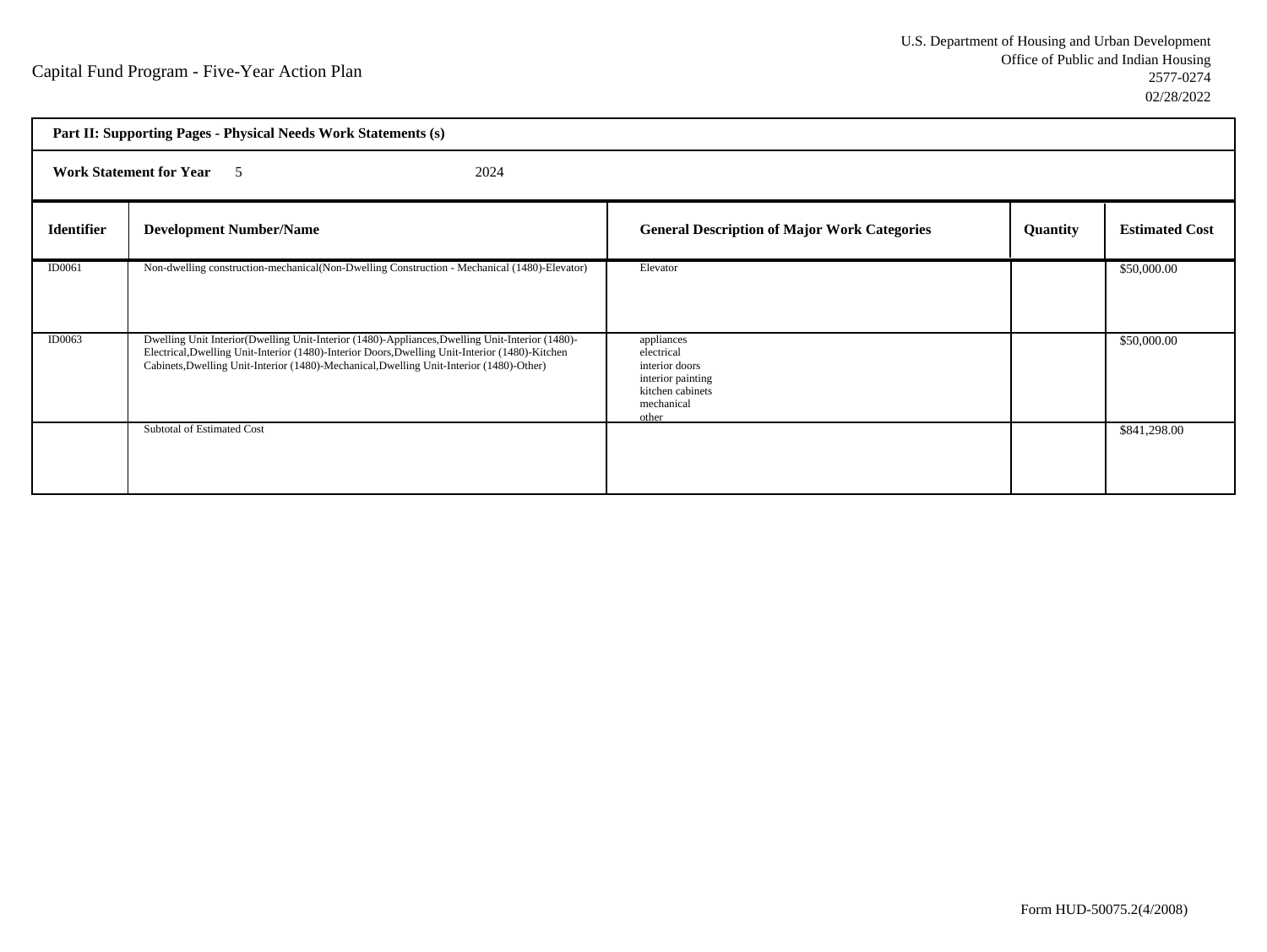| Part III: Supporting Pages - Management Needs Work Statements (s)                                                       |                       |  |
|-------------------------------------------------------------------------------------------------------------------------|-----------------------|--|
| Work Statement for Year 1<br>2020                                                                                       |                       |  |
| <b>Development Number/Name</b><br><b>General Description of Major Work Categories</b>                                   | <b>Estimated Cost</b> |  |
| Housing Authority Wide                                                                                                  |                       |  |
| Management Improvement(Management Improvement (1408)-Staff Training, Management Improvement (1408)-System Improvements) | \$59,246.00           |  |
| Administration(Administration (1410)-Salaries)                                                                          | \$53,711.00           |  |
| Operations (Operations (1406))                                                                                          | \$45,639.00           |  |
| Bond Debt(Bond Debt Obligation (9001))                                                                                  | \$395,748.89          |  |
| Contract Administration(Contract Administration (1480)-Other)                                                           | \$65,639.00           |  |
| Subtotal of Estimated Cost                                                                                              | \$619,983.89          |  |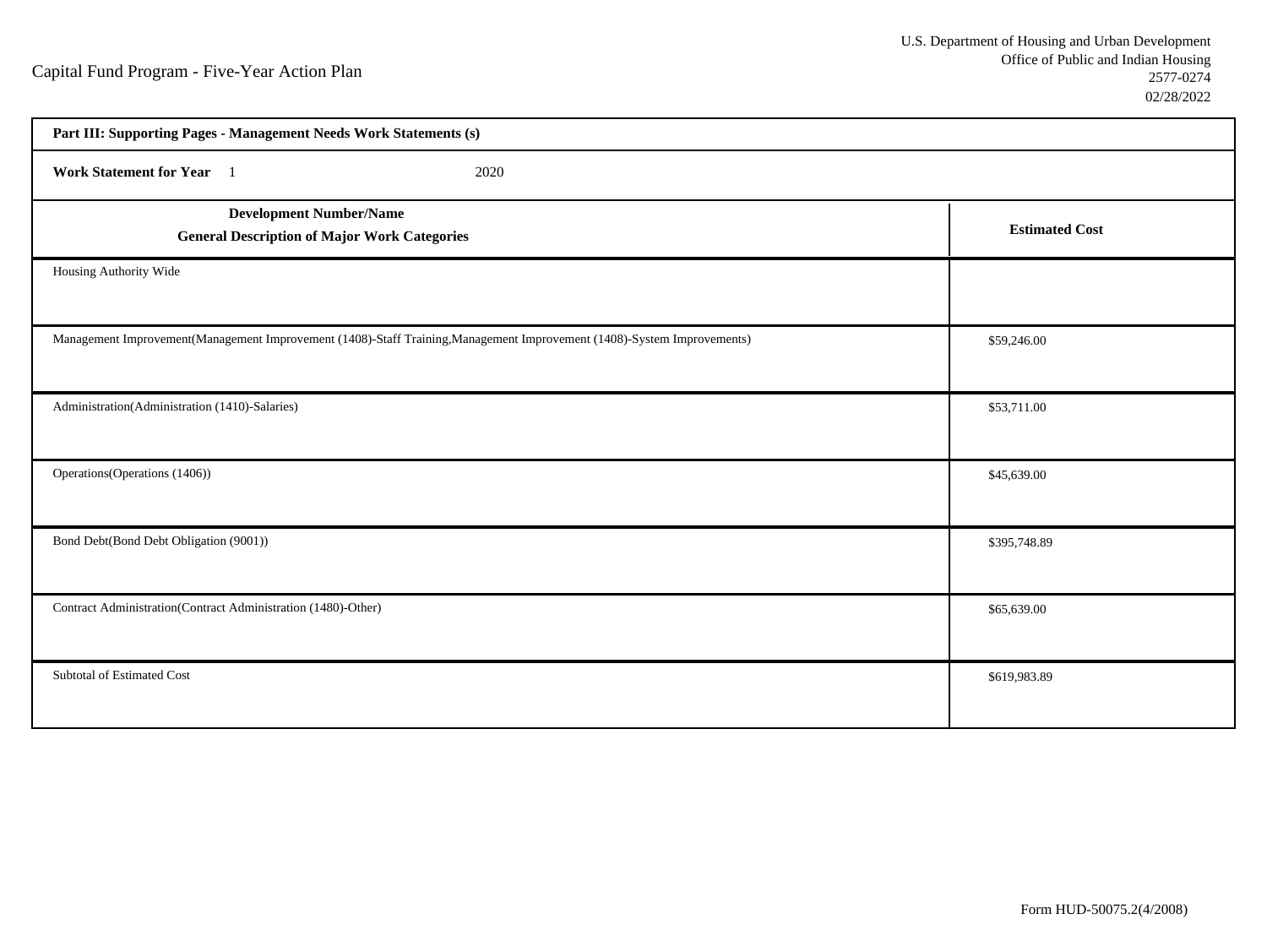| Part III: Supporting Pages - Management Needs Work Statements (s)                                                                                               |                       |  |
|-----------------------------------------------------------------------------------------------------------------------------------------------------------------|-----------------------|--|
| Work Statement for Year 2<br>2021                                                                                                                               |                       |  |
| <b>Development Number/Name</b><br><b>General Description of Major Work Categories</b>                                                                           | <b>Estimated Cost</b> |  |
| Housing Authority Wide                                                                                                                                          |                       |  |
| Management Improvement(Management Improvement (1408)-Other, Management Improvement (1408)-Staff Training, Management Improvement (1408)-System<br>Improvements) | \$59,246.00           |  |
| Administration(Administration (1410)-Salaries)                                                                                                                  | \$53,711.00           |  |
| Operations (Operations (1406))                                                                                                                                  | \$45,639.00           |  |
| Bond Debt Obligation(Bond Debt Obligation (9001))                                                                                                               | \$395,748.89          |  |
| Contract Administration(Contract Administration (1480)-Other,Contract Administration (1480)-Other Fees and Costs)                                               | \$45,639.00           |  |
| Subtotal of Estimated Cost                                                                                                                                      | \$599,983.89          |  |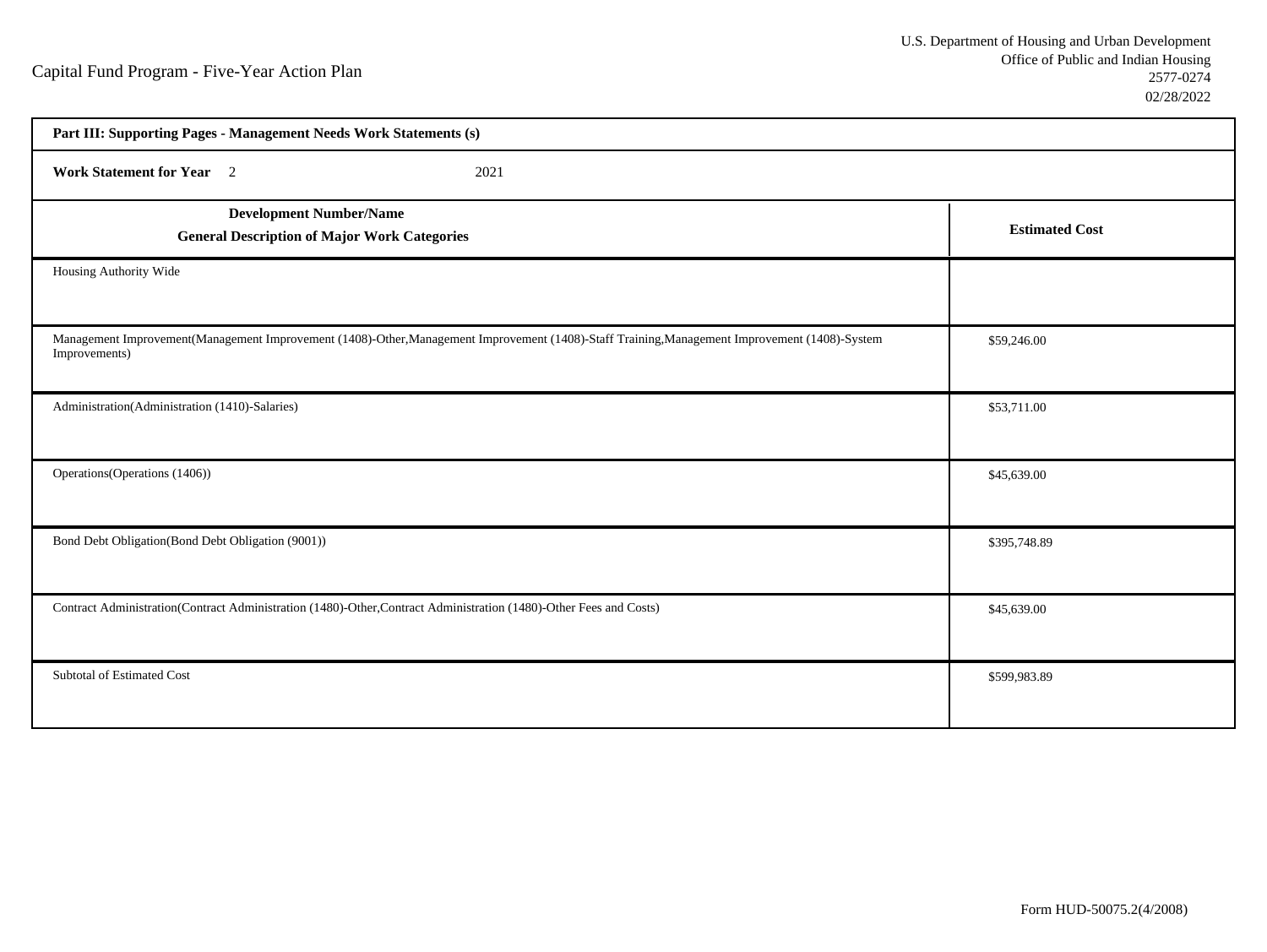| Part III: Supporting Pages - Management Needs Work Statements (s)                                                                                             |                       |  |
|---------------------------------------------------------------------------------------------------------------------------------------------------------------|-----------------------|--|
| Work Statement for Year 3<br>2022                                                                                                                             |                       |  |
| <b>Development Number/Name</b><br><b>General Description of Major Work Categories</b>                                                                         | <b>Estimated Cost</b> |  |
| Housing Authority Wide                                                                                                                                        |                       |  |
| Management improvement(Management Improvement (1408)-Other,Management Improvement (1408)-Staff Training,Management Improvement (1408)-System<br>Improvements) | \$59,246.00           |  |
| Administration(Administration (1410)-Salaries)                                                                                                                | \$53,711.00           |  |
| Other(operations)(Operations (1406))                                                                                                                          | \$45,639.00           |  |
| Bond Debt Obligation(Bond Debt Obligation (9001))                                                                                                             | \$390,198.60          |  |
| Contract Administration(Contract Administration (1480)-Other,Contract Administration (1480)-Other Fees and Costs)                                             | \$45,639.00           |  |
| Subtotal of Estimated Cost                                                                                                                                    | \$594,433.60          |  |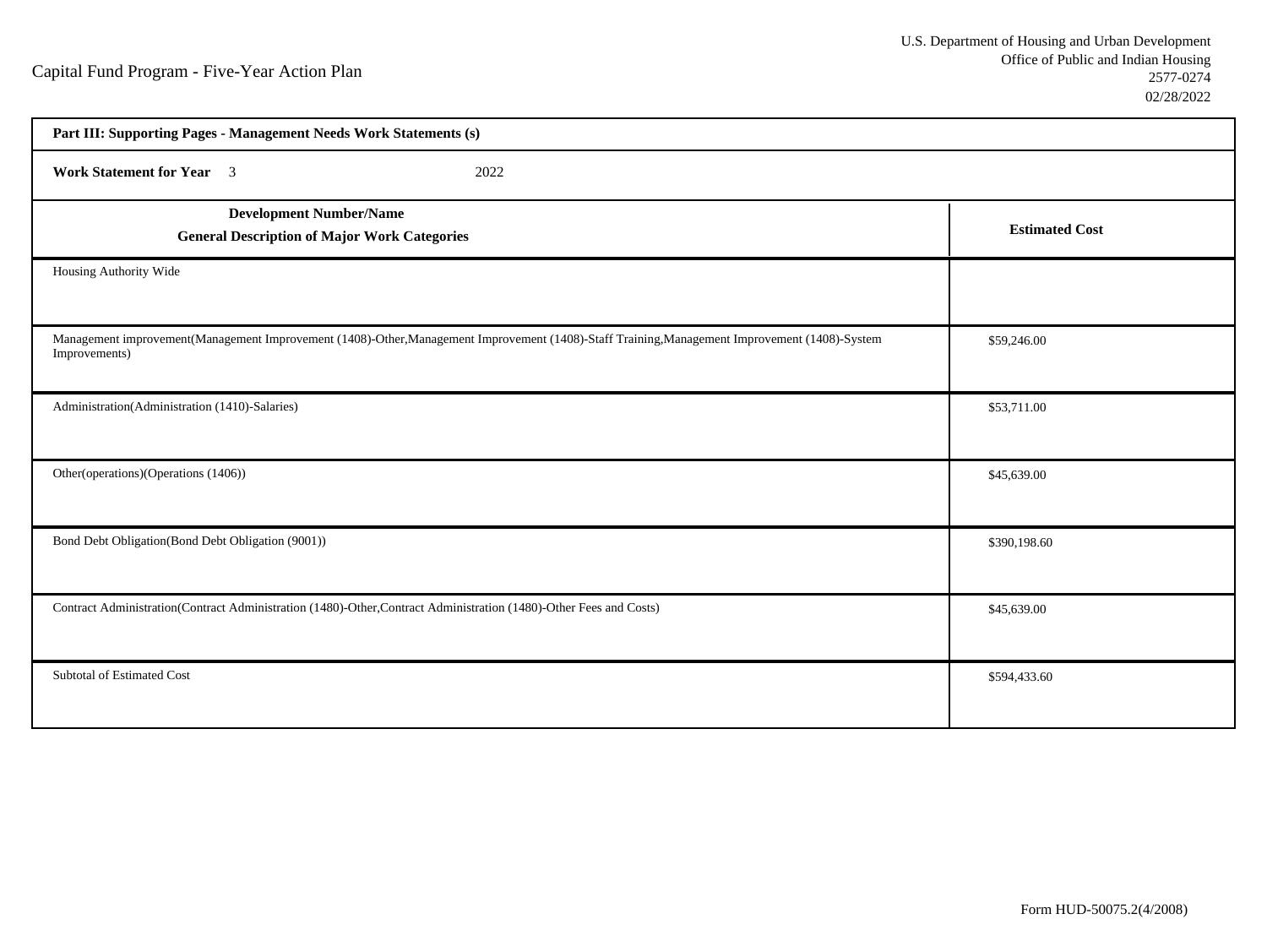| Part III: Supporting Pages - Management Needs Work Statements (s)                                                                                               |                       |  |
|-----------------------------------------------------------------------------------------------------------------------------------------------------------------|-----------------------|--|
| Work Statement for Year 4<br>2023                                                                                                                               |                       |  |
| <b>Development Number/Name</b><br><b>General Description of Major Work Categories</b>                                                                           | <b>Estimated Cost</b> |  |
| Housing Authority Wide                                                                                                                                          |                       |  |
| Management Improvement(Management Improvement (1408)-Other, Management Improvement (1408)-Staff Training, Management Improvement (1408)-System<br>Improvements) | \$59,246.00           |  |
| Administration(Administration (1410)-Salaries)                                                                                                                  | \$53,711.00           |  |
| Other(operations)(Operations (1406))                                                                                                                            | \$45,639.00           |  |
| Bond Debt Obligations (Bond Debt Obligation (9001))                                                                                                             | \$393,899.08          |  |
| Contract Administration(Contract Administration (1480)-Other,Contract Administration (1480)-Other Fees and Costs)                                               | \$45,639.00           |  |
| Subtotal of Estimated Cost                                                                                                                                      | \$598,134.08          |  |